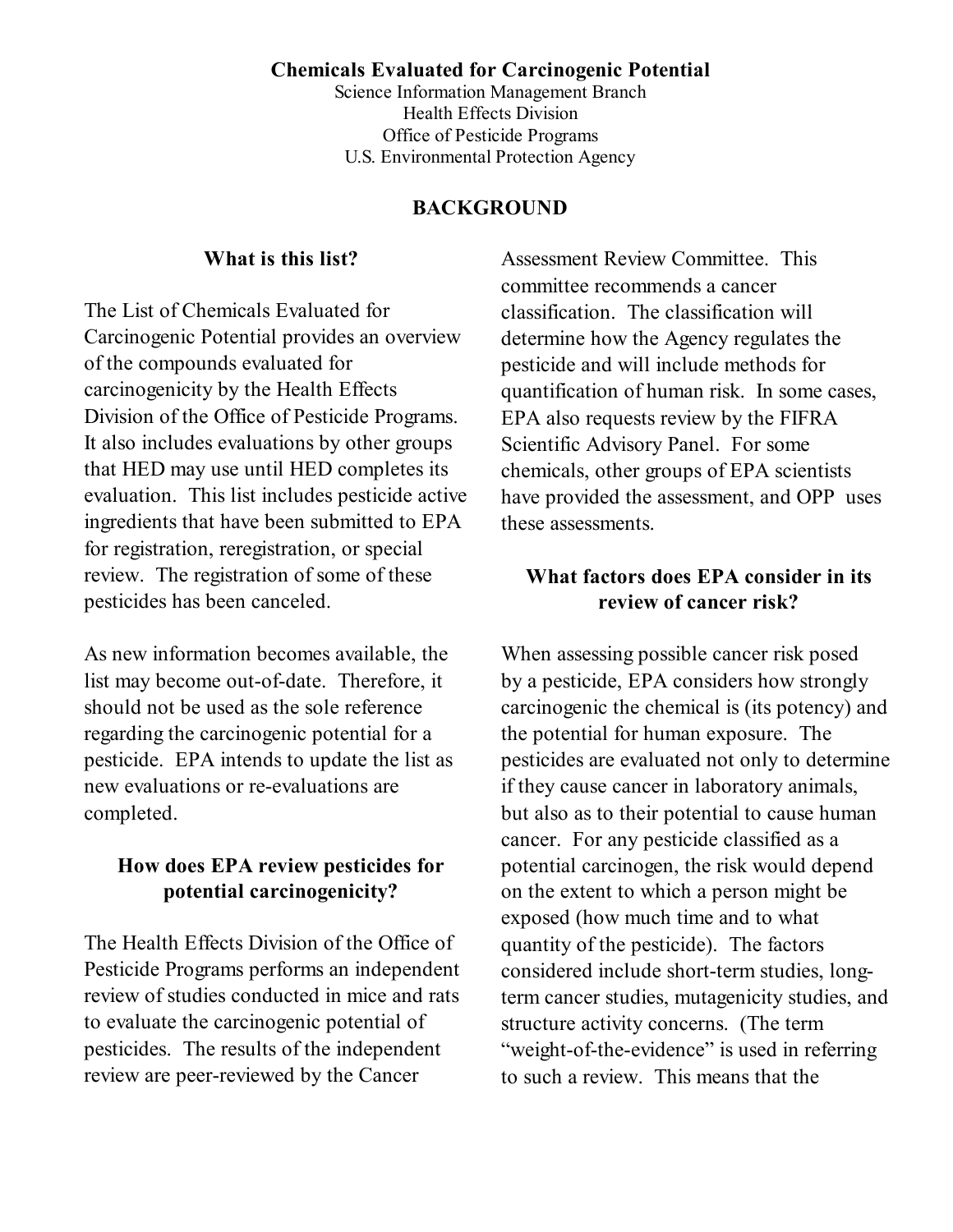recommendation is not based on the results of one study, but on the results of all studies that are available.)

# **When does EPA review pesticides for potential carcinogenicity?**

EPA reviews studies submitted when a pesticide is proposed for registration. Studies are required in two species (mice and rats) and two sexes (males and females). These studies are required for all pesticides used on food and some non-food pesticides that could lead to long-term exposures in humans. These studies may be reviewed again when a pesticide undergoes reregistration and the cancer classification may be re-evaluated, particularly if new studies have been submitted.

# **Why are there several different cancer classifications in the list?**

EPA's guidelines for evaluating the potential carcinogenicity of chemicals have been updated over the years to reflect increased understanding of ways chemicals may cause cancer. The current guidelines call for greater emphasis on characterization discussions for hazard, dose-response assessment, exposure assessment, and risk characterization, as well as the use of mode of action in the assessment of potential carcinogenesis. EPA does not have the resources to re-evaluate every chemical to determine how it would be described under new guidelines, and there is no reason to reevaluate chemicals unless there is some new information that could change the basic understanding of that chemical.

## **How have the guidelines changed?**

EPA issued its first set of principles to guide evaluation of human cancer potential in1976. In 1986, EPA issued updated guidance, which included a letter system (A-E) for designating degree of carcinogenic potential. In the 1986 guidelines, hazard identification and the weight-of-evidence process focused on tumor findings. The human carcinogenic potential of agents was characterized by a six-category alphanumeric classification system  $(A, B1, B2, C, and D)$ .

In 1996, EPA released "Proposed Guidelines for Carcinogen Risk Assessment," which used descriptive phrases rather than the alphanumeric classification to classify carcinogenic potential. In the 1996 classification structure, increased emphasis was placed on discussing characterization of hazard, dose-response, and exposure assessments. The hazard and weight of evidence process embraced an analysis of all relevant biological information and emphasized understanding the agent's mode of action in producing tumors to reduce the uncertainty in describing the likelihood of harm.

By 1999, the science related to carcinogens had advanced significantly. EPA issued draft guidelines that continued the greater emphasis on characterization discussions for hazard, dose-response assessment, exposure assessment, risk characterization and the use of mode of action in the assessment of potential carcinogenesis. In addition, the guidelines included consideration of risk to children, as well as addressing other issues such as nuances related to the amount and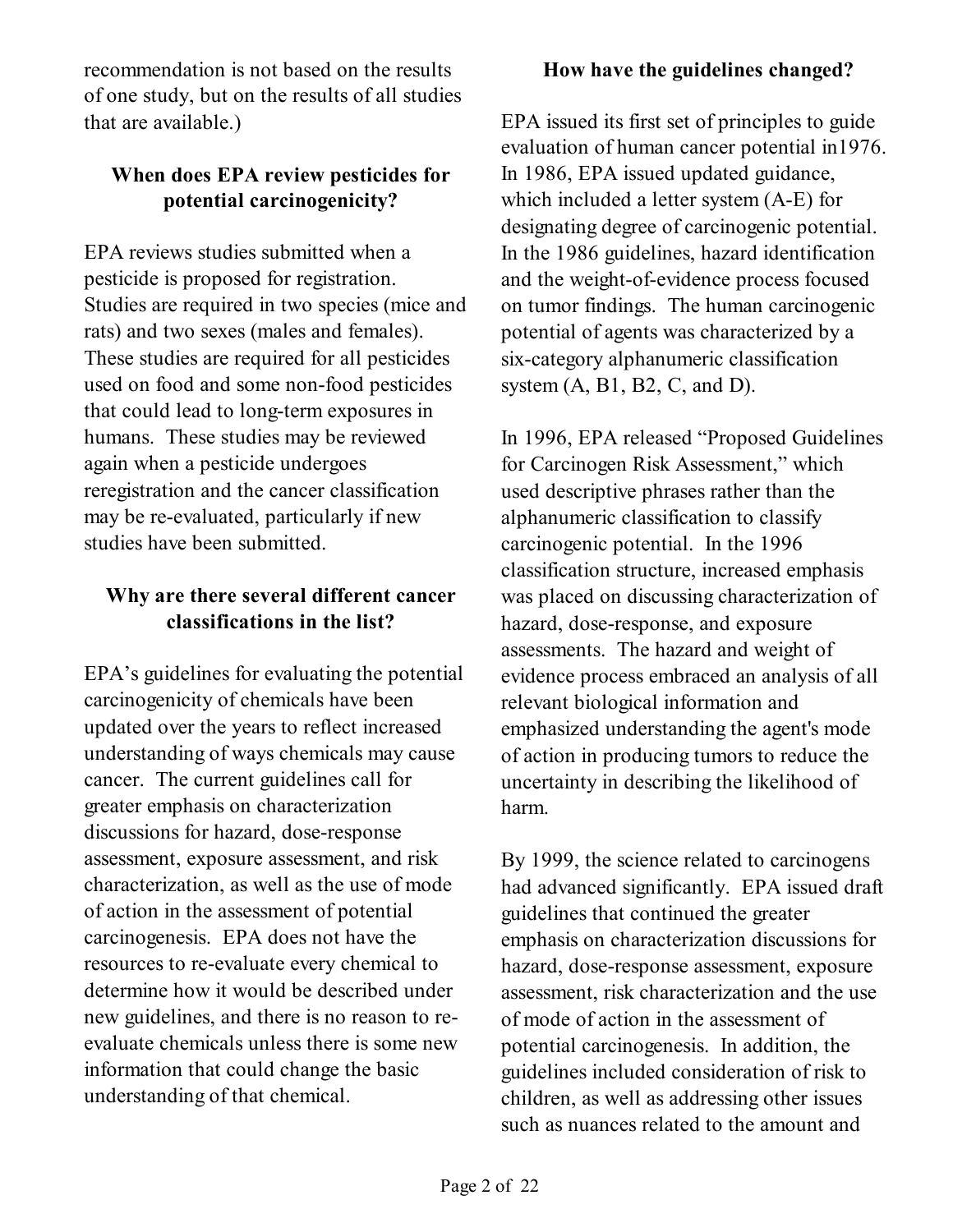adequacy of data on a chemical.

# **How do the different designations compare?**

The short answer is that they cannot be directly compared. Each system's designations refer to the reviews and criteria it contains. A substance that is, for example, a "C" in the 1986 system may not be directly translatable to any particular category in the later systems. The designation for any substance must be considered in the context of the system under which it was reviewed.

A list of the descriptors from the various classification systems and their definitions follows.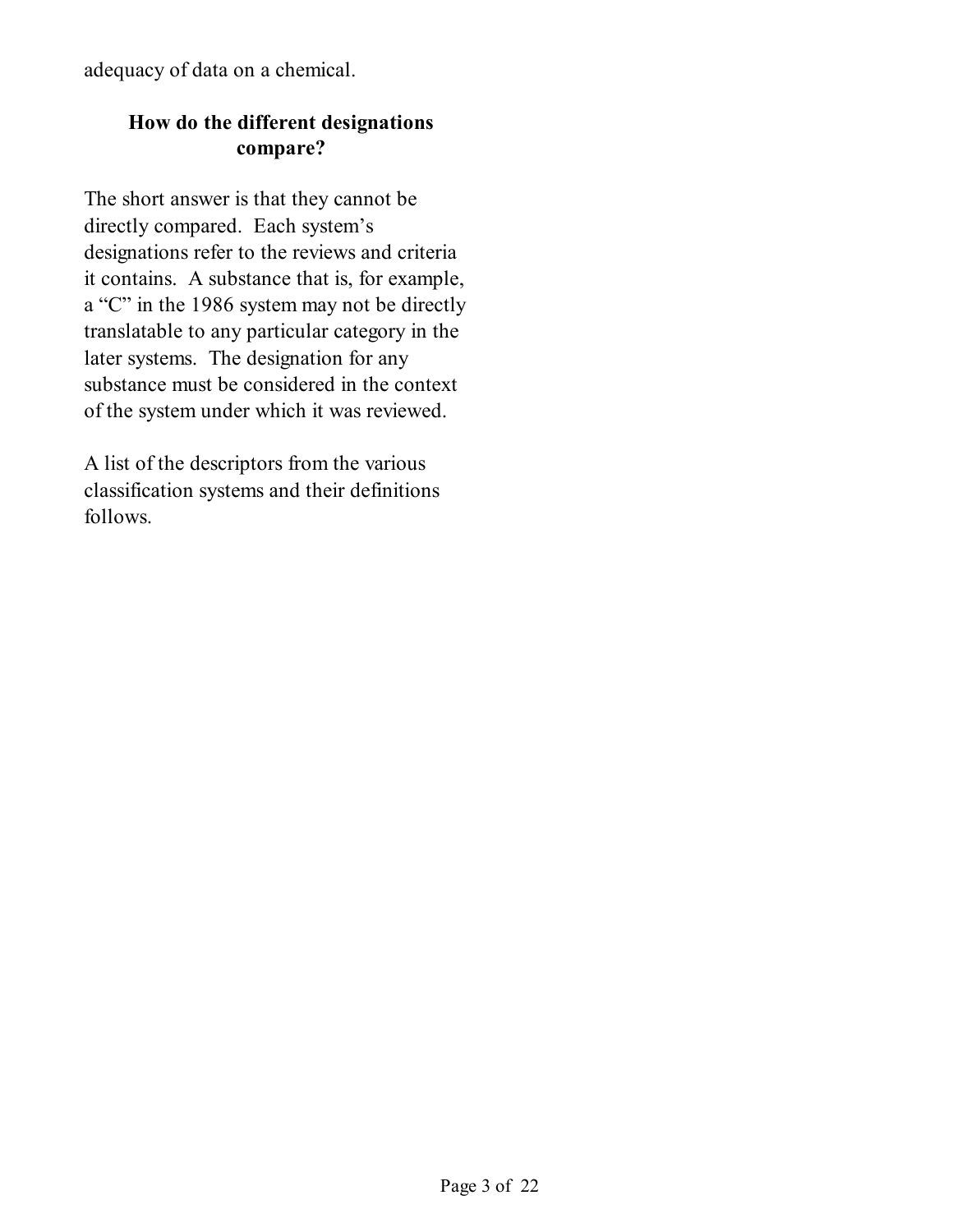## **Carcinogenicity Classification of Pesticides: Derivation and Definition of Terms**

# **CLASSIFICATION–1999 Draft**

The most recent EPA guidance for carcinogenicity classification is presented in the July 1999 "Review Draft of the Guidelines for Carcinogen Risk Assessment." The terms used in this document are listed and described as follows:

**CARCINOGENIC TO HUMANS.** This descriptor is appropriate when there is convincing epidemiologic evidence demonstrating causality between human exposure and cancer. This descriptor is also appropriate when there is an absence of conclusive epidemiologic evidence to clearly establish a cause and effect relationship between human exposure and cancer, but there is compelling evidence of carcinogenicity in animals and mechanistic information in animals and humans demonstrating similar mode(s) of carcinogenic action. It is used when all of the following conditions are met:

- There is evidence in a human population(s) of association of exposure to the agent with cancer, but not enough to show a causal association, and
- There is extensive evidence of carcinogenicity, and
- The mode(s) of carcinogenic action and associated key events have been identified in animals, and

The keys events that precede the cancer response in animals have been observed in the human population(s) that also shows evidence of an association of exposure to the agent with cancer.

**LIKELY TO BE CARCINOGENIC TO HUMANS.** This descriptor is appropriate when the available tumor effects and other key data are adequate to demonstrate carcinogenic potential to humans. Adequate data are within a spectrum. At one end is evidence for an association between human exposure to the agent and cancer and strong experimental evidence of carcinogenicity in animals; at the other, with no human data, the weight of experimental evidence shows animal carcinogenicity by a mode or modes of action that are relevant or assumed to be relevant to humans.

#### **SUGGESTIVE EVIDENCE OF CARCINOGENICITY, BUT NOT SUFFICIENT TO ASSESS HUMAN CARCINOGENIC POTENTIAL.** This descriptor is

appropriate when the evidence from human or animal data is suggestive of carcinogenicity, which raises a concern for carcinogenic effects but is judged not sufficient for a conclusion as to human carcinogenic potential. Examples of such evidence may include: a marginal increase in tumors that may be exposure-related, or evidence is observed only in a single study, or the only evidence is limited to certain high background tumors in one sex of one species. Dose-response assessment is not indicated for these agents. Further studies would be needed to determine human carcinogenic potential.

**DATA ARE INADEQUATE FOR AN ASSESSMENT OF HUMAN CARCINOGENIC POTENTIAL**. This descriptor is used when available data are judged inadequate to perform an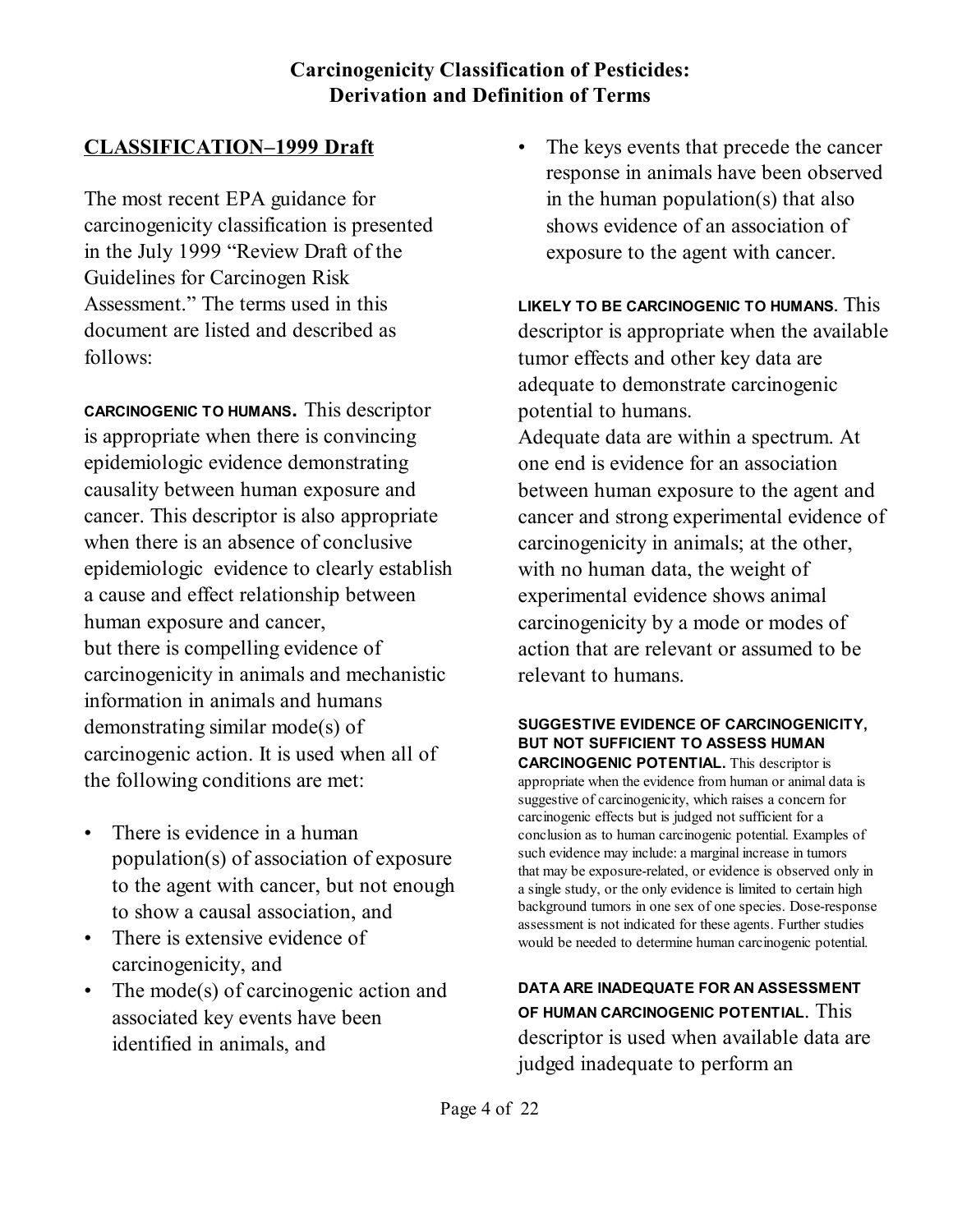assessment. This includes a case when there is a lack of pertinent or useful data or when existing evidence is conflicting, e.g., some evidence is suggestive of carcinogenic effects, but other equally pertinent evidence does not confirm a concern.

#### **NOT LIKELY TO BE CARCINOGENIC TO HUMANS**.

This descriptor is used when the available data are considered robust for deciding that there is no basis for human hazard concern. The judgment may be based on—

- Extensive human experience that demonstrates lack of carcinogenic effect (e.g., phenobarbital).
- Animal evidence that demonstrates lack of carcinogenic effect in at least two well- designed and well-conducted studies in two appropriate animal species (in the absence of human data suggesting a potential for cancer effects).
- Extensive experimental evidence showing that the only carcinogenic effects observed in animals are not considered relevant to humans (e.g., showing only effects in the male rat kidney due to accumulation of alpha-2 globulin).
- Evidence that carcinogenic effects are not likely by a particular route of exposure
- Evidence that carcinogenic effects are not anticipated below a defined dose range.

## **CLASSIFICATION–1996**

In April 1996, EPA released the "Proposed Guidelines for Carcinogen Risk Assessment." This scheme varied from the earlier 1986 scheme in that it used descriptors rather than letters to classify carcinogenic potential. The descriptors are:

**KNOWN/LIKELY**. This category of descriptors is appropriate when the available tumor effects and other key data are adequate to convincingly demonstrate carcinogenic potential for humans.

**CANNOT BE DETERMINED**. This category of descriptors is appropriate when available tumor effects or other key data are suggestive or conflicting or limited in quantity and, thus, are not adequate to convincingly demonstrate carcinogenic potential for humans. In general, further agent specific and generic research and testing are needed to be able to describe human carcinogenic potential.

**NOT LIKELY**. This is the appropriate descriptor when experimental evidence is satisfactory for deciding that there is no basis for human hazard concern, as follows (in the absence of human data suggesting a potential for cancer effects).

## **1986 CLASSIFICATION**

The following cancer classification scheme was first introduced in 1986. It was used until 1996.

**GROUP A–HUMAN CARCINOGEN**. This group is used only when there is sufficient evidence from epidemiologic studies to support a causal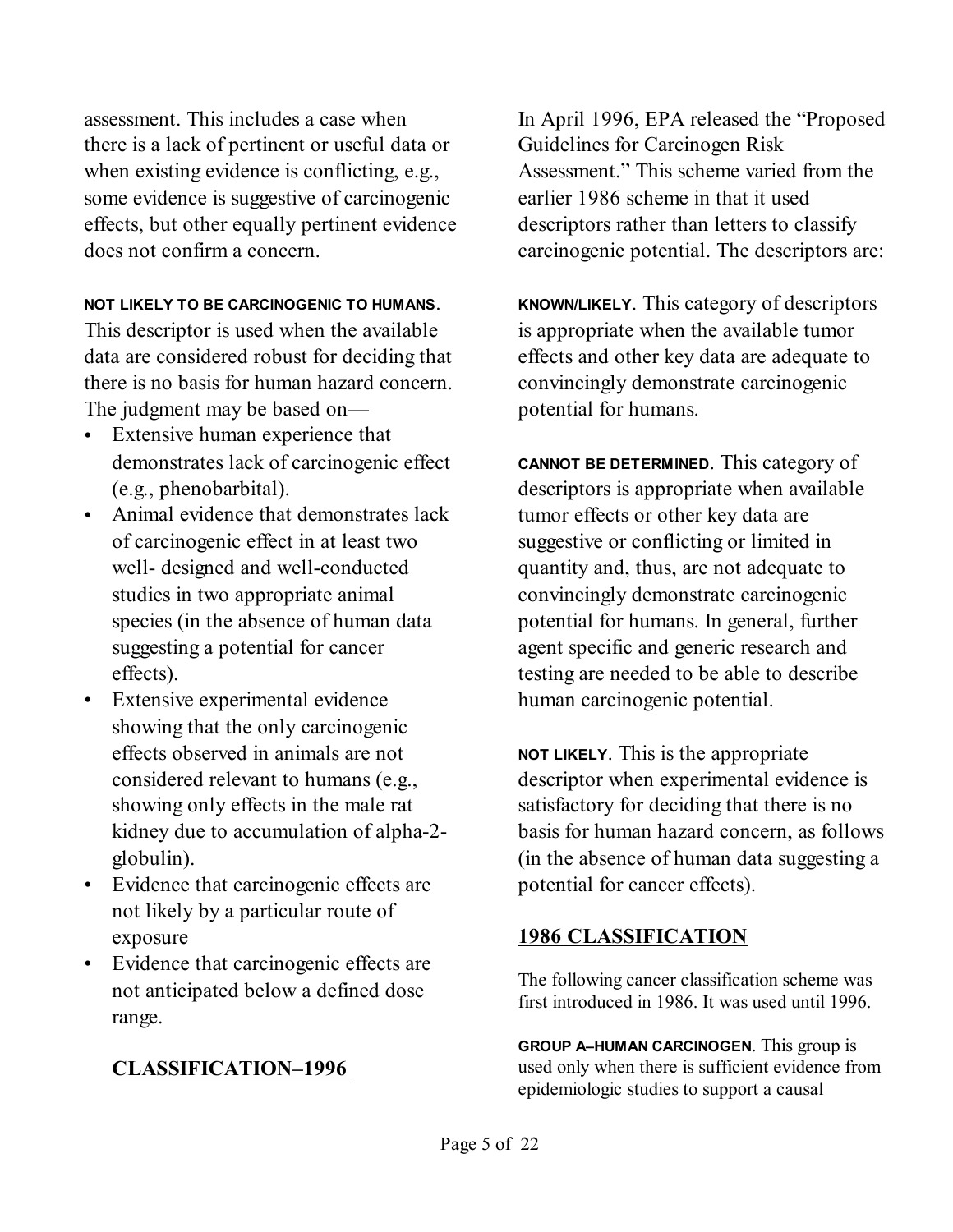association between exposure to the agents and cancer.

**GROUP B–PROBABLE HUMAN CARCINOGEN**. This group includes agents for which the weight of evidence of human carcinogenicity based on epidemiologic studies is "limited" and also includes agents for which the weight of evidence of carcinogenicity based on animal studies is "sufficient." The group is divided into two subgroups. **Group B1** is reserved for agents for which there is limited evidence of carcinogenicity from epidemiologic studies. **Group B2** is used for Agents for which there is "sufficient: evidence from animal studies and for which there is "inadequate evidence" or "no data" from epidemiologic studies.

**GROUP C–POSSIBLE HUMAN CARCINOGEN**. This group is used for agents with limited evidence of carcinogenicity in animals in the absence of human data.

**GROUP D–NOT CLASSIFIABLE AS TO HUMAN CARCINOGENICITY**. This group is generally used for agents with inadequate human and animal evidence of carcinogenicity or for which no data are available.

**GROUP E–EVIDENCE OF NON-CARCINOGENICITY FOR HUMANS**. This group is used for agents that show no evidence for carcinogenicity in at least two adequate animal tests in different species or in both adequate epidemiologic and animal studies.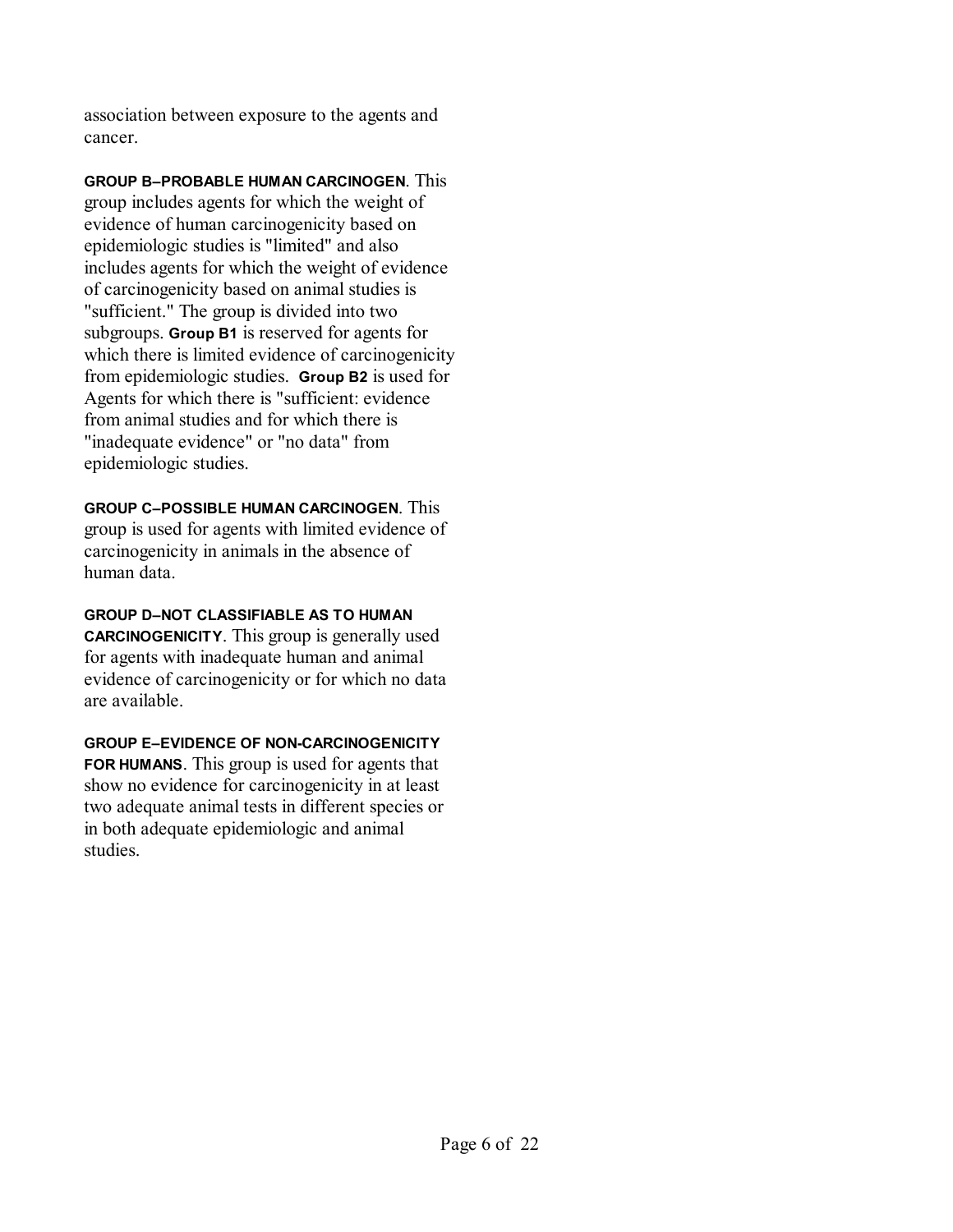#### **Chemicals Evaluated for Carcinogenic Potential Science Information Management Branch Health Effects Division Office of Pesticide Programs U.S. Environmental Protection Agency**

| <b>CHEMICAL</b>                                            | CAS No.        | PC CODE | <b>CANCER</b>                                                                                                          | <b>REPORT DATE</b>           |
|------------------------------------------------------------|----------------|---------|------------------------------------------------------------------------------------------------------------------------|------------------------------|
|                                                            |                |         | <b>CLASSIFICATION<sup>1</sup></b>                                                                                      |                              |
| 1,3-Dibromo-5,5-<br>dimethylhydantoin                      | $77-48-5$      | 006317  | Not Likely to Be Carcinogenic to Humans                                                                                | OPP (8/28/00)                |
| 1,3-dichloro-5-methylhydantoin                             | 89415-87-2     | 128826  | Not Likely to Be Carcinogenic to Humans                                                                                | OPP (8/28/00)                |
| 1,4-Naphthalenedione, 2-<br>(acetyloxy)-3-dodecyl-         | 57960-19-7     | 006329  | Not Likely to Be Carcinogenic to Humans                                                                                | OPP (11/13/03)               |
| 2-Benzyl-4-chlorophenol                                    | $120 - 32 - 1$ | 062201  | Group C-Possible Human Carcinogen                                                                                      | OPP (9/5/95)                 |
| 2,4-Dichlorophenoxy acetic acid<br>$(2,4-D)$               | 94-75-7        | 030001  | Group D--Not Classifiable as to Human<br>Carcinogenicity                                                               | OPP (1/29/97)                |
| $2,4$ -DB<br>2,4-DB-DMA                                    | $94 - 82 - 6$  | 030801  | Not Likely to Be Carcinogenic to Humans                                                                                | OPP (6/13/03)                |
| 2,4-Imidazolidinedione, 1-bromo-3-<br>chloro-5,5-dimethyl- | 16079-88-2     | 006315  | Not Likely to Be Carcinogenic to Humans                                                                                | OPP (8/28/00)                |
| Acephate                                                   | 30560-19-1     | 103301  | Group C--Possible Human Carcinogen                                                                                     | OPP (5/8/85)                 |
| Acetaldehyde                                               | 75-07-0        | 202300  | Group B2--Probable Human Carcinogen                                                                                    | CRAVE <sup>3</sup> (1/13/88) |
| Acetamide                                                  | $60 - 35 - 5$  | 111101  | Group C--Possible Human Carcinogen                                                                                     | OPP (5/29/90)                |
| Acetamiprid                                                | 135410-20-7    | 099050  | Not Likely to Be Carcinogenic to Humans                                                                                | OPP (12/11/01)               |
| Acetochlor                                                 | 34256-82-1     | 121601  | Likely to be Carcinogenic to Humans                                                                                    | OPP (6/30/04)                |
| Acetone                                                    | $67 - 64 - 1$  | 044101  | Group D--Not Classifiable as to Human<br>Carcinogenicity                                                               | CRAVE (12/6/89)              |
| AcetopheNone                                               | 98-86-2        | 129033  | Group D--Not Classifiable as to Human<br>Carcinogenicity                                                               | CRAVE (11/7/90)              |
| Acibenzolar-S-methyl                                       | 135158-54-2    | 061402  | Not Likely to be Carcinogenic to Humans                                                                                | OPP (12/9/99)                |
| Acifluorfen, sodium                                        | 62476-59-9     | 114402  | Likely to be Carcinogenic to Humans at<br><b>High Doses</b><br>Not Likely to be Carcinogenic to Humans<br>at Low Doses | OPP (5/21/03)                |
| Acrinathrin                                                | 101007-06-1    | 129141  | Group D--Not Classifiable as to Human<br>Carcinogenicity                                                               | OPP (7/15/96)                |
| Acrolein                                                   | $107 - 02 - 8$ | 000701  | Group C-Possible Human Carcinogen                                                                                      | CRAVE (12/2/87)              |
| Acrylamide                                                 | 79-06-1        | 600008  | Group B2-Probable Human Carcinogen                                                                                     | CRAVE (5/25/88)              |
| Acrylonitrile                                              | $107 - 13 - 1$ | 000601  | Group B1-Probable Human Carcinogen                                                                                     | CRAVE (2/11/87)              |
| Alachlor                                                   | 15972-60-8     | 090501  | Likely to be Carcinogenic to Humans<br>(High Doses); Not Likely to be<br>Carcinogenic to Humans (Low Doses)            | OPP (6/27/97)                |
| Aldicarb                                                   | 116-06-3       | 098301  | Group E--Evidence of<br>Non-carcinogenicity for Humans                                                                 | OPP) (9/15/98)               |
| Aldrin                                                     | 309-00-2       | 045101  | Group B2--Probable Human Carcinogen                                                                                    | CRAVE (3/22/87)              |
| Alkyl dimethyl benzyl ammonium<br>chloride (ADBAC)         | 68424-85-1     | 069105  | Not Likely to be Carcinogenic to Humans                                                                                | OPP (11/18/99)               |
| Aminopyridine, 4-                                          | 504-24-5       | 069201  | Group D--Not Classifiable as to Human<br>Carcinogenicity                                                               | CRAVE (5/30/89)              |

### **July 19, 2004**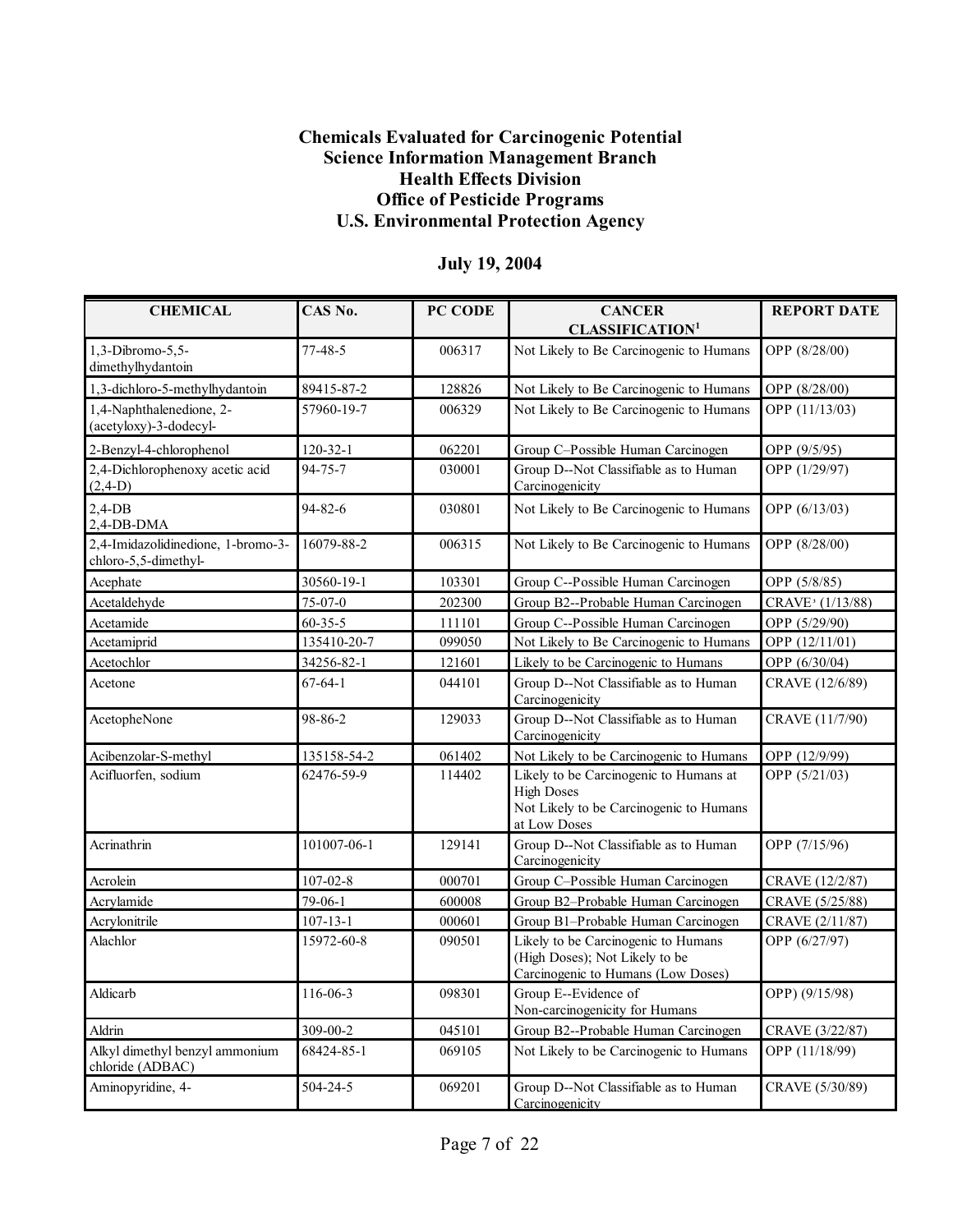| <b>CHEMICAL</b>              | CAS No.        | PC CODE                    | <b>CANCER</b>                                                                                           | <b>REPORT DATE</b> |
|------------------------------|----------------|----------------------------|---------------------------------------------------------------------------------------------------------|--------------------|
|                              |                |                            | <b>CLASSIFICATION<sup>1</sup></b>                                                                       |                    |
| Amitraz                      | 33089-61-1     | 106201                     | Group C--Possible Human Carcinogen                                                                      | OPP (10/31/90)     |
| Amitrole                     | $61 - 82 - 5$  | 004401                     | Group B2--Probable Human Carcinogen                                                                     | OPP (8/20/90)      |
| Aniline                      | $62 - 53 - 3$  | 251400                     | Group B2--Probable Human Carcinogen                                                                     | CRAVE (6/3/87)     |
| Aramite                      | 140-57-8       | 062501                     | Group B2--Probable Human Carcinogen                                                                     | CRAVE (1/10/91)    |
| Arsenic acid                 | 7778-39-4      | 006801                     | Group A-Human Carcinogen                                                                                | IRIS (4/10/1998)   |
| Arsenic pentoxide            | 1303-28-2      | 006802                     |                                                                                                         |                    |
| Arsenate, sodium             | 13464-38-5     | 013505                     |                                                                                                         |                    |
| Assert                       | 69969-22-8     | 128841<br>128842<br>128843 | Group D--Not Classifiable as to Human<br>Carcinogenicity                                                | OPP (6/11/87)      |
| Asulam                       | 3337-71-1      | 106901                     | Group C--Possible Human Carcinogen                                                                      | OPP (2/17/88)      |
| Atrazine, hydroxyatrazine    | 1912-24-9      | 080803                     | Not Likely to be Carcinogenic to Humans                                                                 | OPP (12/13/00)     |
| Avermectin B1                | 65195-55-3     | 122804                     | Group E--Evidence of<br>Non-carcinogenicity for humans)                                                 | OPP (6/27/96       |
| Azafenidin                   | 68049-83-2     | 119016                     | Data are Inadequate for an Assessment of<br>Human Carcinogenic Potential                                | OPP (10/18/99)     |
| Azinphos-methyl              | $86 - 50 - 0$  | 058001                     | Not Likely to be Carcinogenic to Humans                                                                 | OPP (12/7/93)      |
| Azobenzene                   | $103 - 33 - 3$ | 007401                     | Group B2--Probable Human Carcinogen                                                                     | CRAVE (2/3/88)     |
| Azoxystrobin                 | 131860-33-8    | 128810                     | Not Likely to be Carcinogenic to Humans                                                                 | OPP (1/14/97)      |
| Bardac 22 (also 2250, 2280)  | 7173-51-5      | 069149                     | Not Likely to be Carcinogenic to Humans                                                                 | OPP (4/11/00)      |
| <b>BAS 510 F</b>             | 188425-85-6    | 128008                     | Suggestive Evidence of Carcinogenicity,<br>but Not Sufficient to Assess Human<br>Carcinogenic Potential | OPP (9/25/02)      |
| Bendiocarb                   | 22781-23-3     | 105201                     | Group E--Evidence of<br>Non-carcinogenicity for Humans)                                                 | OPP (12/16/97)     |
| Benfluralin                  | 1861-40-1      | 084301                     | Suggestive Evidence of Carcinogenicity,<br>but Not Sufficient to Assess Human<br>Carcinogenic Potential | OPP (12/27/01)     |
| Benomyl                      | 17804-35-2     | 099101                     | Group C--Possible Human Carcinogen                                                                      | OPP (09/21/00)     |
| Bensulide                    | 741-58-2       | 009801                     | Not Likely to be Carcinogenic to Humans                                                                 | OPP (6/10/97)      |
| Bentazon                     | 25057-89-0     | 275200                     | Group E--Evidence of<br>Non-carcinogenicity for Humans                                                  | OPP (11/10/93)     |
| Benzene                      | $71-43-2$      | 008801                     | Carcinogenic to Humans                                                                                  | IRIS (1/19/00)     |
| Benzoic acid                 | $65 - 85 - 0$  | 009101                     | Group D--Not Classifiable as to Human<br>Carcinogenicity)                                               | CRAVE (3/1/89)     |
| <b>Bifenazate</b>            | 149877-41-8    | 000586                     | Not Likely to be Carcinogenic to Humans                                                                 | OPP (8/28/01)      |
| Bifenthrin                   | 82657-04-3     | 128825                     | Group C--Possible Human Carcinogen                                                                      | OPP (4/29/92)      |
| Biphenyl, 1,1-               | $92 - 52 - 4$  | 017002                     | Group D--Not Classifiable as to Human<br>Carcinogenicity                                                | CRAVE (12/6/90)    |
| Bis(chloroethyl)ether (BCEE) | 111-44-4       | 029501                     | Group B2--Probable Human Carcinogen                                                                     | CRAVE (7/23/86)    |
| Bispyribac-Sodium            | 125401-92-5    | 078906                     | Not Likely to be Carcinogenic to Humans                                                                 | OPP (8/2/01)       |
| <b>Borax</b>                 | 1303-96-4      | 011102                     | Group E--Evidence of<br>Non-carcinogenicity for humans                                                  | OPP (11/24/93)     |
| Boric acid                   | 10043-35-3     | 011001                     | Group E--Evidence of<br>Non-carcinogenicity for humans                                                  | OPP (11/24/93)     |
| Boron                        | 7440-42-8      | 128945                     | Group E--Evidence of<br>Non-carcinogenicity for humans                                                  | OPP (11/24/93)     |
| Bromacil                     | 314-40-9       | 012301                     | Group C--Possible Human Carcinogen                                                                      | OPP (1/13/93)      |
| Bromotrichloromethane        | $75 - 62 - 7$  | 008708                     | Group D--Not Classifiable as to Human<br>Carcinogenicity                                                | CRAVE (1/10/91)    |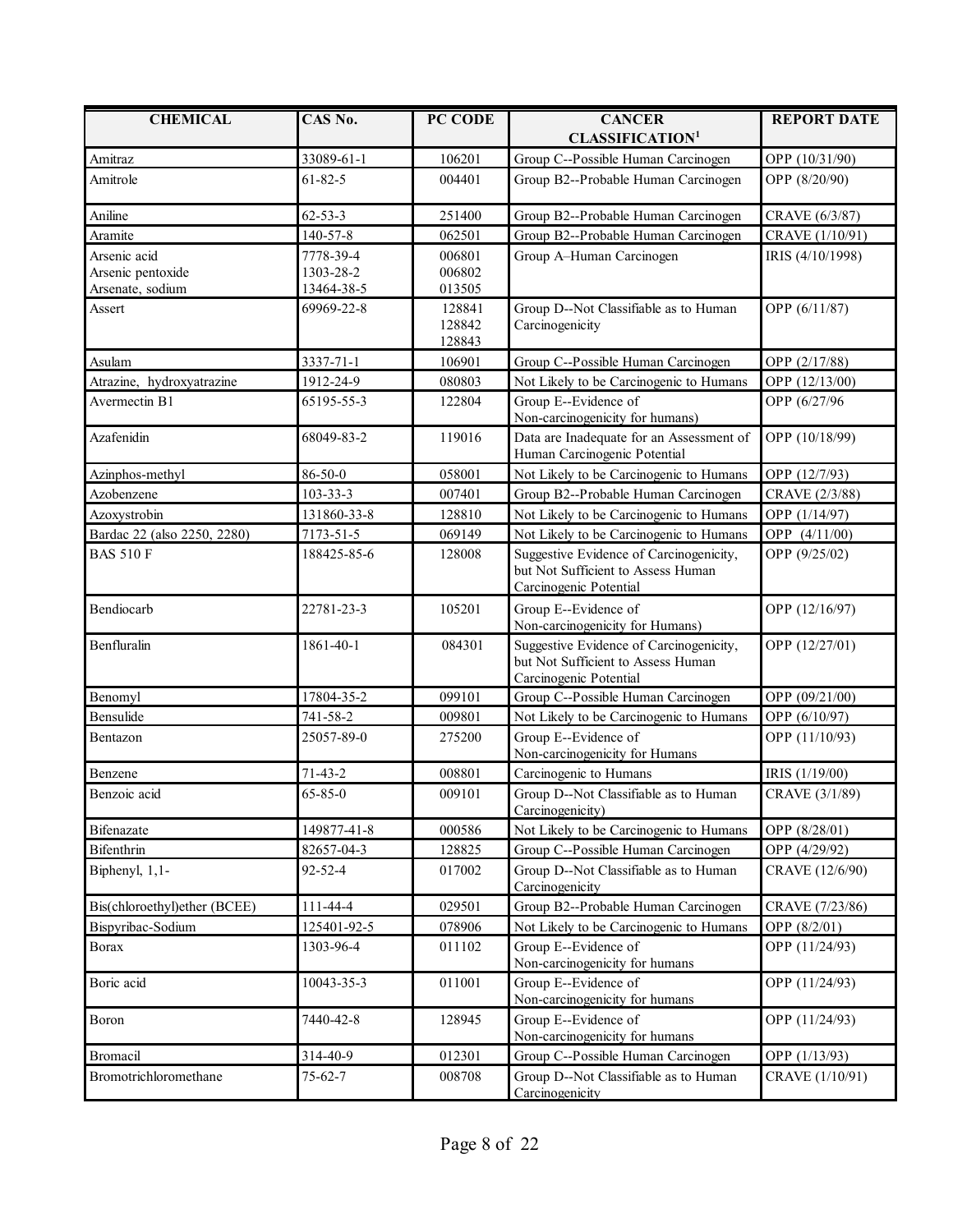| <b>CHEMICAL</b>      | CAS No.        | PC CODE | <b>CANCER</b>                                                             | <b>REPORT DATE</b> |
|----------------------|----------------|---------|---------------------------------------------------------------------------|--------------------|
|                      |                |         | <b>CLASSIFICATION<sup>1</sup></b>                                         |                    |
| Bromoxynil           | 1689-84-5      | 035301  | Group C--Possible Human Carcinogen                                        | OPP (3/12/97)      |
| Bromuconazole        | 116255-48-2    | 120503  | Group E--Evidence of                                                      | OPP (4/24/95)      |
|                      |                |         | Non-carcinogenicity for humans                                            |                    |
| Bronopol             | $52 - 51 - 7$  | 216400  | Group E--Evidence of                                                      | OPP (6/16/95)      |
|                      | 69327-76-0     | 275100  | Non-carcinogenicity for humans<br>Suggestive Evidence of Carcinogenicity, |                    |
| Buprofezin           |                |         | but Not Sufficient to Assess Human                                        | OPP (3/15/00)      |
|                      |                |         | Carcinogenic Potential                                                    |                    |
| Butachlor            | 23184-66-9     | 112301  | Likely to be Carcinogenic to Humans                                       | OPP (2/26/99)      |
| Butafenacil          | 134605-64-4    | 122004  | Not Likely to be Carcinogenic to Humans                                   | OPP (7/11/03)      |
| Butylate (Sutan)     | 2008-41-5      | 041405  | Group E--Evidence of                                                      | OPP (11/25/92)     |
|                      |                |         | Non-carcinogenicity for humans                                            |                    |
| Cacodylic acid       | $75 - 60 - 5$  | 012501  | Group B2--Probable Human Carcinogen                                       | OPP (12/14/99)     |
| Cadmium              | 7440-43-9      | NR      | Group B1--Probable Human Carcinogen                                       | CRAVE (11/12/86)   |
| Cadusafos            | 95465-99-9     | 128864  | Group E--Evidence of                                                      | OPP (5/28/92)      |
|                      |                |         | Non-carcinogenicity for humans                                            |                    |
| Captafol             | 2939-80-2      | 081701  | Group B2--Probable Human Carcinogen                                       | OPP (5/15/89)      |
| Captan               | 133-06-2       | 081301  | Group B2--Probable Human Carcinogen                                       | OPP (9/4/98)       |
| Carbaryl             | $63 - 25 - 2$  | 056801  | Likely to be Carcinogenic to Humans                                       | OPP (2/12/02)      |
| Carbofuran           | 1563-66-2      | 090601  | Not Likely to be Carcinogenic to Humans                                   | OPP (6/17/97)      |
| Carbon tetrachloride | $56 - 23 - 5$  | 016501  | Group B2--Probable Human Carcinogen                                       | CRAVE (12/4/86)    |
| Carboxin             | 5234-68-4      | 090201  | Not Likely to be Carcinogenic to Humans                                   | OPP (6/5/03)       |
| Carfentrazone-ethyl  | 128639-02-1    | 128712  | Not Likely to be Carcinogenic to Humans                                   | OPP (3/24/98)      |
| Chlordane            | 57-74-9        | 058201  | Group B2--Probable Human Carcinogen                                       | CRAVE (4/1/87)     |
| Chlordimeform        | 6164-98-3      | 059701  | Group B2--Probable Human Carcinogen                                       | OPP (12/20/85)     |
| Chlorethoxyfos       | 54593-83-8     | 129006  | Group D--Not Classifiable as to Human<br>Carcinogenicity                  | OPP (3/9/95)       |
| Chlorfenapyr         | 122453-73-0    | 129093  | Suggestive Evidence of Carcinogenicity,                                   | OPP (3/18/03)      |
|                      |                |         | but Not Sufficient to Assess Human                                        |                    |
|                      |                |         | Carcinogenic Potential                                                    |                    |
| Chloroaniline, p-    | 106-47-8       | 017203  | Group B2--Probable Human Carcinogen                                       | OPP (4/27/95)      |
| Chlorobenzene        | 108-90-7       | 056504  | Group D--Not Classifiable as to Human<br>Carcinogenicity                  | CRAVE (4/4/90)     |
| Chloroform           | $67 - 66 - 3$  | 020701  | Group B2--Probable Human Carcinogen                                       | CRAVE (8/26/87)    |
| Chloroneb            | 2675-77-6      | 027301  | Data Are Inadequate for an Assessment of<br>Carcinogenic Potential        | OPP (12/18/03)     |
| Chlorothalonil       | 1897-45-6      | 081901  | Group B2--Probable Human Carcinogen                                       | OPP (10/27/97)     |
| Chlorpropham (CIPC)  | $101 - 21 - 3$ | 018301  | Group E--Evidence of<br>Non-carcinogenicity for humans                    | OPP (10/11/94)     |
| Chlorpyrifos         | 2921-88-2      | 059101  | Group E--Evidence of<br>Non-carcinogenicity for humans                    | OPP (11/23/93)     |
| Chlorpyrifos-methyl  | 1351032        | 059102  | Not Likely to be Carcinogenic to Humans                                   | OPP (5/17/99)      |
| Chlorsulfuron        | 64902-72-3     | 118601  | Group E--Evidence of<br>Non-carcinogenicity for humans                    | OPP (7/17/02)      |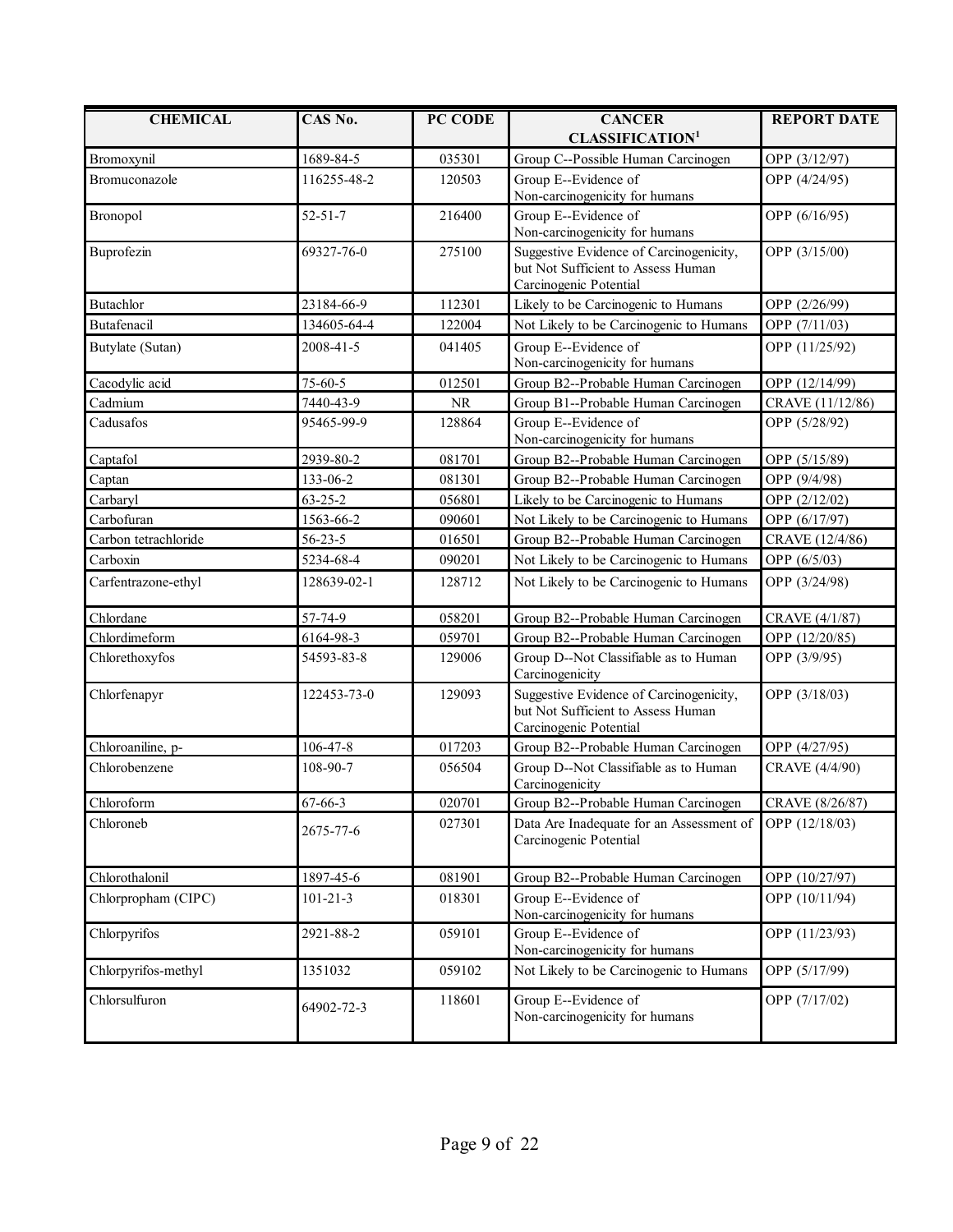| <b>CHEMICAL</b>                  | CAS No.                 | PC CODE          | <b>CANCER</b><br><b>CLASSIFICATION<sup>1</sup></b>                     | <b>REPORT DATE</b> |
|----------------------------------|-------------------------|------------------|------------------------------------------------------------------------|--------------------|
| Chromium (VI)                    | 18540-29-9              | 021101           | Group A-Human Carcinogen by<br>Inhalation                              | IRIS (9/3/98)      |
| Sodium dichromate                | 10588-01-9              | 068304           | Group D--Not Classifiable as to Human<br>Carcinogenicity by Oral Route | OPP (8/28/01)      |
| Clodinafop-propargyl             | 105512-06-9             | 125203           | Likely to be Carcinogenic to Humans                                    | OPP (12/7/99)      |
| Clofencet (MON 21200)            | 82697-71-0              | 128726           | Group C--Possible Human Carcinogen                                     | OPP (7/23/96)      |
| Clofentezine                     | 74115-24-5              | 125501           | Group C--Possible Human Carcinogen                                     | OPP (4/3/90)       |
| Clomazone                        | 81777-89-1              | 125401           | Not Likely to be Carcinogenic to Humans                                | OPP (1/31/01)      |
| Clopyralid                       | 1702-17-6               | 117403           | Not Likely to be Carcinogenic to Humans                                | OPP (12/20/99)     |
| Cloquintoced-Methylhexyl         | 99607-70-2              | 700099           | Not Likely to be Carcinogenic to Humans                                | OPP (11/24/98)     |
| Cloransulam-methyl               | 147150-35-4             | 129116           | Group E--Evidence of<br>Non-carcinogenicity for humans                 | OPP (9/30/97)      |
| Cocamide Diethanolamine          | 68603-42-9              | 224600           | Likely to be Carcinogenic to Humans                                    | OPP (7/25/01)      |
| Copper (metallic)                | 7440-50-8               | 022501           | Group D--Not Classifiable as to Human<br>Carcinogenicity               | CRAVE (9/15/87)    |
| Coumaphos                        | 56-72-4                 | 036501           | Not Likely to be Carcinogenic to Humans                                | OPP (6/25/99)      |
| Creosote                         | 8001-58-9               | 025004           | Group B1--Probable Human Carcinogen                                    | CRAVE (5/13/87)    |
| Cresol, p-Chloro-m-              | 59-50-7                 | 064206           | Group D--Not Classifiable as to Human<br>Carcinogenicity               | OPP (11/28/95)     |
| Cryolite                         | 15096-52-3              | 075101           | Group D--Not Classifiable as to Human<br>Carcinogenicity               | OPP (1/26/93)      |
| Cyanazine                        | 21725-46-2              | 100101           | Group C--Possible Human Carcinogen                                     | OPP (7/30/91)      |
| Cyclanilide                      | 113136-77-9             | 026201           | Not Likely to be Carcinogenic to Humans                                | OPP (4/9/97)       |
| Cycloate                         | 1134-23-2               | 041301           | Not Likely to be Carcinogenic to Humans                                | OPP (9/25/03)      |
| Cyfluthrin                       | 68359-37-5              | 128831           | Not Likely to be Carcinogenic to Humans                                | OPP (2/11/01)      |
| Cyhalothrin                      | 68085-85-8              | 128867           | Group D--Not Classifiable as to Human<br>Carcinogenicity               | OPP (9/15/94)      |
| Cyhalothrin, gamma               | 76703-62-3              | 128807           | Not Likely to be Carcinogenic to Humans                                | OPP (3/01/04)      |
| Cyhexatin (TCTH)                 | 13121-70-5              | 101601           | Not Likely to be Carcinogenic to Humans                                | OPP (8/1/00)       |
| Cymoxanil                        | 57966-95-7              | 129106           | Not Likely to be Carcinogenic to Humans                                | OPP (1/21/98)      |
| Cypermethrin &<br>z-Cypermethrin | <b>NR</b><br>52315-07-8 | 109702<br>129064 | Group C--Possible Human Carcinogen                                     | OPP (9/27/88)      |
| Cyproconazole                    | 94361-06-5              | 128993           | Group B2--Probable Human Carcinogen                                    | OPP (12/04/92)     |
| Cyprodinil                       | 121552-61-2             | 288202           | Not Likely to be Carcinogenic to Humans                                | OPP (1/14/98)      |
| Cyromazine                       | 66215-27-8              | 121301           | Group E--Evidence of<br>Non-carcinogenicity for humans                 | OPP (1/6/95)       |
| Dacthal (DCPA)                   | 1861-32-1               | 078701           | Group C--Possible Human Carcinogen                                     | OPP (2/10/95)      |
| Daminozide                       | 1596-84-5               | 035101           | Group B2--Probable Human Carcinogen                                    | OPP (9/27/91)      |
| Dazomet                          | 533-74-4                | 035602           | Group D - Not Classifiable as a Human<br>Carcinogen                    | OPP (12/7/93)      |
| <b>DDD</b>                       | $72 - 54 - 8$           | 029101           | Group B2--Probable Human Carcinogen                                    | CRAVE (6/24/87)    |
| <b>DDE</b>                       | $72 - 55 - 9$           | <b>NR</b>        | Group B2--Probable Human Carcinogen                                    | CRAVE (6/24/87)    |
| DDT                              | $50 - 29 - 3$           | 029201           | Group B2--Probable Human Carcinogen                                    | CRAVE (6/24/87)    |
| <b>DEET</b>                      | 134-62-3                | 080301           | Group D--Not Classifiable as to Human<br>Carcinogenicity               | OPP (1/4/96)       |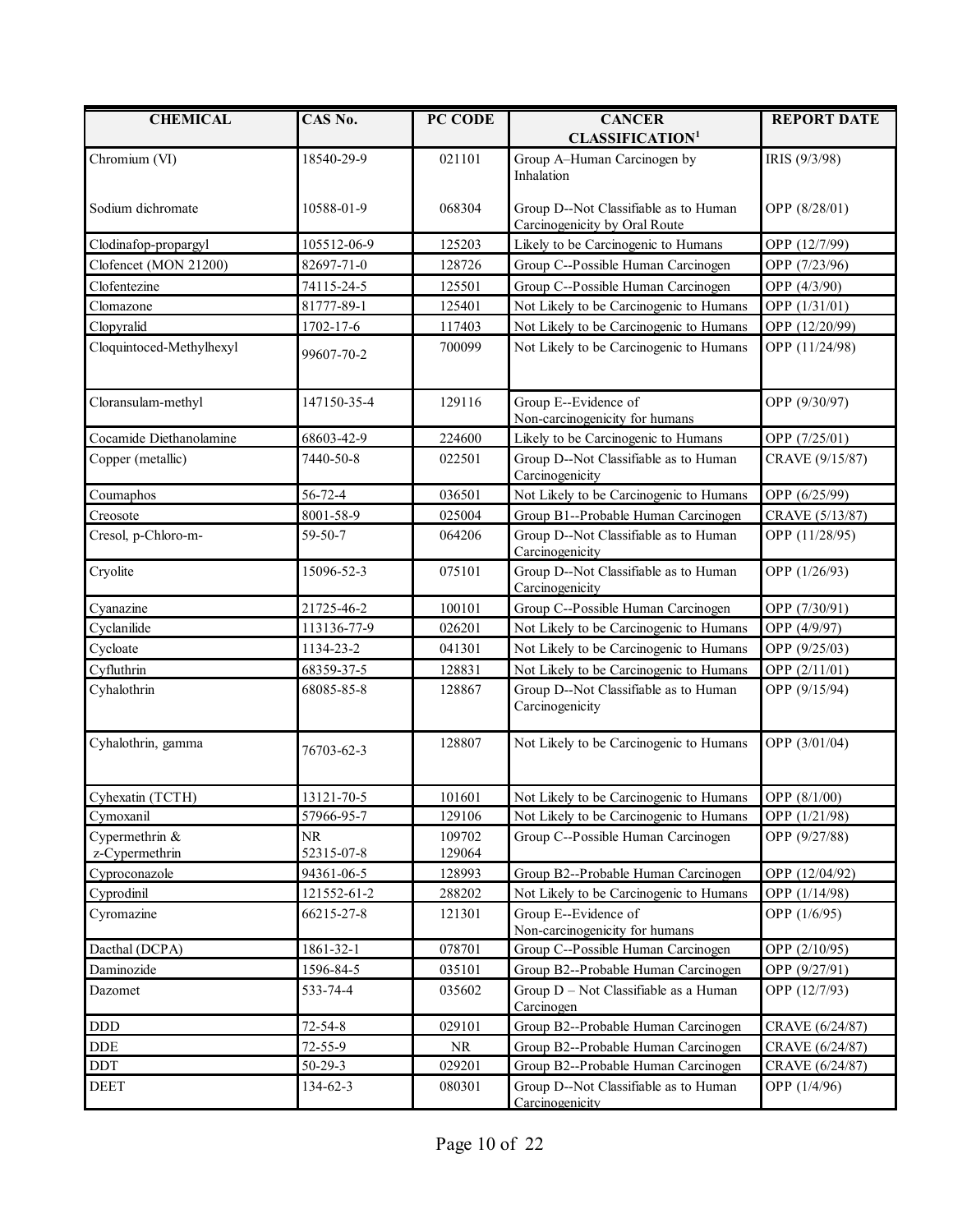| <b>CHEMICAL</b>                 | CAS No.        | PC CODE | <b>CANCER</b>                                                                                           | <b>REPORT DATE</b>      |
|---------------------------------|----------------|---------|---------------------------------------------------------------------------------------------------------|-------------------------|
|                                 |                |         | <b>CLASSIFICATION<sup>1</sup></b>                                                                       |                         |
| Deltamethrin                    | 52918-63-5     | 097805  | Not Likely to be Carcinogenic to Humans                                                                 | OPP (9/9/03)            |
| Desmedipham                     | 13684-56-5     | 104801  | Group E--Evidence of<br>Non-carcinogenicity for humans                                                  | OPP (7/26/94)           |
| Di(2-ethylhexyl)phthalate       | 117-81-7       | 295200  | Group B2--Probable Human Carcinogen                                                                     | CRAVE (10/7/87)         |
| Diazinon                        | 333-41-5       | 057801  | Not Likely to be Carcinogenic to Humans                                                                 | OPP (6/17/97)           |
| Dibromochloropropane (DBCP)     | $96 - 12 - 8$  | 011301  | Group B2--Probable Human Carcinogen                                                                     | $(CAG)$ :               |
| Dibromoethane, 1,2-             | 106-93-4       | 042002  | Group B2--Probable Human Carcinogen                                                                     | CRAVE (5/13/87)         |
|                                 | 84-74-2        |         |                                                                                                         |                         |
| Dibutyl phthalate               |                | 028001  | Group D--Not Classifiable as to Human<br>Carcinogenicity                                                | CRAVE (8/26/87)         |
| Dicamba                         | 1918-00-9      | 029801  | Group D--Not Classifiable as to Human<br>Carcinogenicity                                                | OPP (7/29/96)           |
| Dichlobenil                     | 1194-65-6      | 027401  | Group C--Possible Human Carcinogen                                                                      | OPP (7/18/95)           |
| Dichlorobenzamide, 2,6-         | 2008-88-4      | 027402  | Group D--Not classifiable as to human<br>carcinogenicity                                                | OPP (11/28/95)          |
| Dichlorobenzene, 1,2-           | $95 - 50 - 1$  | 059401  | Group D--Not Classifiable as to Human<br>Carcinogenicity                                                | CRAVE (12/6/89)         |
| Dichloroethane, 1,2-            | 107-06-2       | 042003  | Group B2--Probable Human Carcinogen                                                                     | CRAVE (12/4/86)         |
| Dichloroethylene, 1,1-          | $75 - 35 - 4$  | 600033  | Group C--Possible Human Carcinogen                                                                      | CRAVE (1/7/87)          |
| Dichloromethane                 | 75-09-2        | 042004  | Group B2--Probable Human Carcinogen                                                                     | CRAVE (4/6/89)          |
| Dichloropropene, 1,3- Telone II | 542-75-6       | 029001  | Group B2--Probable Human Carcinogen                                                                     | OPP (4/15/99)           |
| Dichlorvos (DDVP)               | $62 - 73 - 7$  | 084001  | Suggestive Evidence of Carcinogenicity,<br>but Not Sufficient to Assess Human<br>Carcinogenic Potential | OPP (3/1/00)            |
| Diclofop-methyl                 | 51338-27-3     | 110902  | Likely to be Carcinogenic to Humans                                                                     | OPP (5/24/00)           |
| Diclosulam                      | 145701-21-9    | 129122  | Not Likely to be Carcinogenic to Humans                                                                 | OPP (11/9/99)           |
| Dicofol                         | 115-32-2       | 010501  | Group C--Possible Human Carcinogen                                                                      | OPP (4/15/92)           |
| Dicrotophos                     | 141-66-2       | 035201  | Suggestive Evidence of Carcinogenicity,<br>but Not Sufficient to Assess Human<br>Carcinogenic Potential | OPP (10/18/99)          |
| Dieldrin                        | $60 - 57 - 1$  | 045001  | Group B2--Probable Human Carcinogen                                                                     | CRAVE (3/5/87)          |
| Diethyl phthalate               | 84-66-2        | 128947  | Group D--Not Classifiable as to Human<br>Carcinogenicity                                                | CRAVE (8/26/87)         |
| Difenoconazole                  | 119446-68-3    | 128847  | Group C--Possible Human Carcinogen                                                                      | OPP (7/27/94)           |
| Difenzoquat methyl sulfate      | 43222-48-6     | 106401  | Group E--Evidence of<br>Non-carcinogenicity for humans                                                  | OPP (5/24/94)           |
| Diflubenzuron                   | 35367-38-5     | 108201  | Group E--Evidence of<br>Non-carcinogenicity for humans                                                  | OPP (4/27/95)           |
| Diflufenzopyr-sodium            | 109293-98-3    | 005107  | Not Likely to be Carcinogenic to Humans                                                                 | OPP (10/6/98)           |
| Dimethenamid                    | 87674-68-8     | 129051  | Group C--Possible Human Carcinogen                                                                      | OPP (9/15/95)           |
| Dimethipin                      | 55290-64-7     | 118901  | Group C-- Possible Human Carcinogen                                                                     | OPP <sub>(1/5/90)</sub> |
| Dimethoate                      | $60 - 51 - 5$  | 035001  | Group C--Possible Human Carcinogen                                                                      | OPP (8/29/91)           |
| Dimethomorph                    | 110488-70-5    | 268800  | Not Likely to be Carcinogenic to Humans                                                                 | OPP (5/11/98)           |
| Dimethoxane                     | 828-00-2       | 001001  | Suggestive Evidence for Carcinogenicity in<br>Humans                                                    | OPP (12/21/00)          |
| Dimethyl ether                  | $115 - 10 - 6$ | 900382  | Group D--Not Classifiable as to Human<br>Carcinogenicity                                                | OPP (1/12/94)           |
| Dimethyl phthalate              | $131 - 11 - 3$ | 028002  | Group D--Not Classifiable as to Human<br>Carcinogenicity                                                | CRAVE (8/26/87)         |
| Dimethylhydantoin, 5,5 -        | 118-52-5       | 028501  | Not Likely to be Carcinogenic to Humans                                                                 | OPP (8/14/2000)         |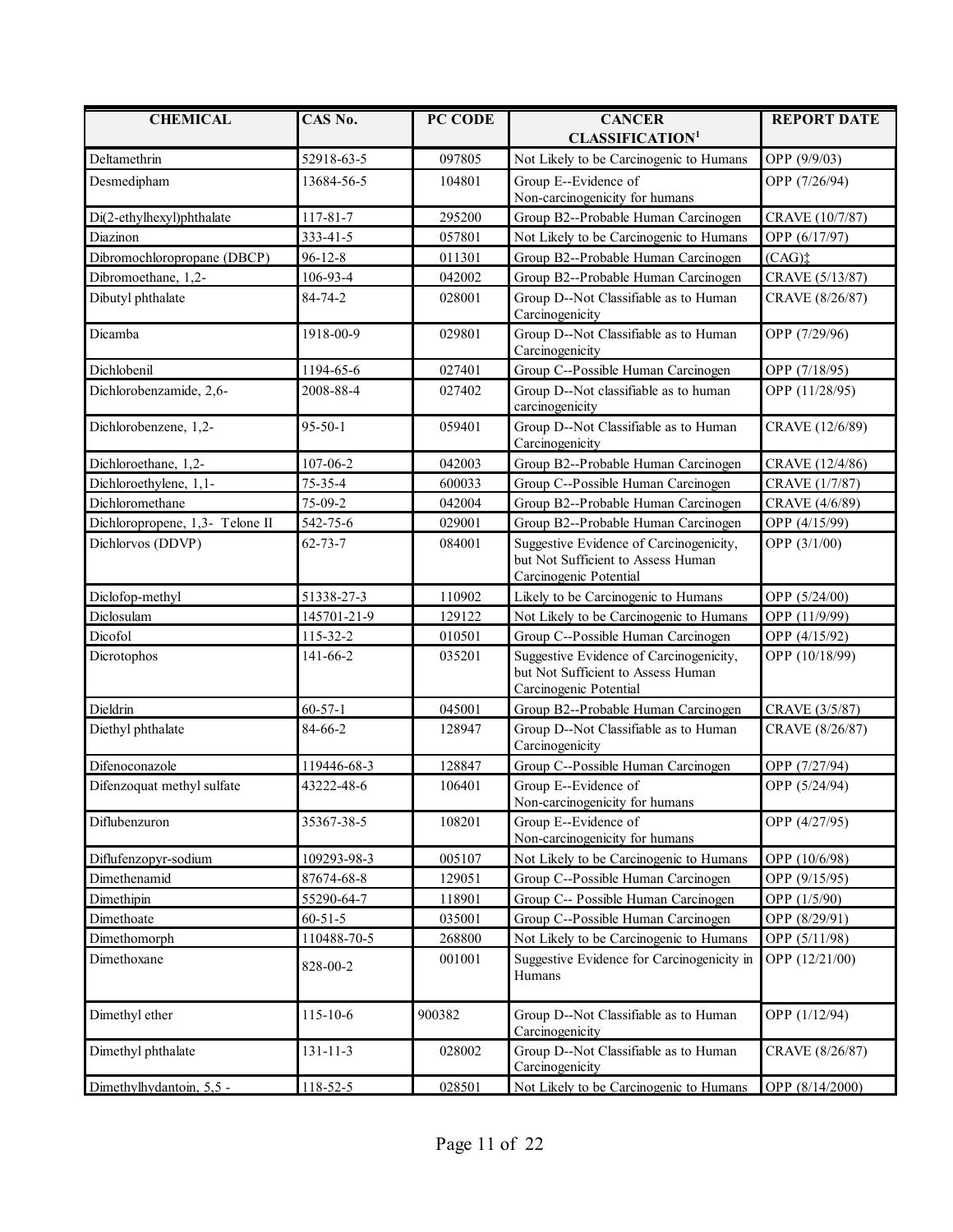| <b>CHEMICAL</b>            | CAS No.                    | PC CODE          | <b>CANCER</b>                                                                                           | <b>REPORT DATE</b> |
|----------------------------|----------------------------|------------------|---------------------------------------------------------------------------------------------------------|--------------------|
|                            |                            |                  | <b>CLASSIFICATION<sup>1</sup></b>                                                                       |                    |
| Dinocap (Karathane)        | 39300-45-3                 | 036001           | Group E--Evidence of<br>Non-carcinogenicity for Humans                                                  | OPP (6/22/94)      |
| Dinoseb                    | 88-85-7                    | 037505           | Group C--Possible Human Carcinogen                                                                      | OPP (6/19/86)      |
| Dinotefuran                | 165252-70-0                | 044312           | Not Likely to be Carcinogenic to Humans                                                                 | OPP (3/5/04)       |
| Diphenylamine              | 122-39-4                   | 038501           | Not Likely to be Carcinogenic to Humans                                                                 | OPP (4/1/97)       |
| Diquat dibromide           | 85-00-7                    | 032201           | Group E--Evidence of<br>Non-carcinogenicity for Humans                                                  | OPP (5/12/94)      |
| Disulfoton (Disyston)      | 298-04-4                   | 032501           | Group E--Evidence of<br>Non-carcinogenicity for Humans                                                  | OPP (4/21/97)      |
| Dithiopyr (MON 7200)       | 97886-45-8                 | 128994           | Group E--Evidence of<br>Non-carcinogenicity for Humans                                                  | OPP (10/13/93)     |
| Diuron                     | 330-54-1                   | 035505           | Known/Likely                                                                                            | OPP (5/8/97)       |
| <b>DSMA</b>                | $144 - 21 - 8$             | 013802           | Not Likely to be Carcinogenic to Humans                                                                 | OPP (7/26/00)      |
| Emamectin                  | 137512-74-4                | 122806           | Not Likely to be Carcinogenic to Humans                                                                 | OPP (3/19/98)      |
| Endosulfan                 | 115-29-7                   | 079401           | Not Likely to be Carcinogenic to Humans                                                                 | OPP (1/31/00)      |
| Endrin                     | $72 - 20 - 8$              | 041601           | Group D--Not Classifiable as to Human<br>Carcinogenicity                                                | CRAVE (10/19/88)   |
| Epichlorohydrin            | 106-89-8                   | 097201           | Group B2--Probable Human Carcinogen                                                                     | CRAVE (10/29/86)   |
| Epoxiconazole              | 106325-08-0<br>133855-98-8 | 123909           | Likely to be Carcinogenic to Humans                                                                     | OPP (1/24/01)      |
| <b>EPTC</b>                | 759-94-4                   | 041401           | Not Likely to be Carcinogenic to Humans                                                                 | OPP (8/31/99)      |
| Bioallethrin<br>Esbiothrin | 584-79-2<br>28434-00-6     | 004003<br>004004 | Suggestive Evidence of Carcinogenicity,<br>but Not Sufficient to Assess Human<br>Carcinogenic Potential | OPP (10/29/03)     |
| Esfenvalerate              | 66230-04-4                 | 109303           | Group E--Evidence of<br>Non-carcinogenicity for Humans                                                  | OPP (7/1/96)       |
| Ethalfluralin              | 55283-68-6                 | 113101           | Group C--Possible Human Carcinogen                                                                      | OPP (9/14/94)      |
| Ethephon                   | 16672-87-0                 | 099801           | Group D--Not Classifiable as to Human<br>Carcinogenicity                                                | OPP (5/5/94)       |
| Ethion                     | 563-12-2                   | 058401           | Group E--Evidence of<br>Non-carcinogenicity for humans                                                  | OPP (1/26/94)      |
| Etofenprox                 | 80844-07-1                 | 128965           | Group C--Possible Human Carcinogen                                                                      | OPP (5/24/90)      |
| Ethofumesate               | 26225-79-6                 | 110601           | Group D--Not Classifiable as to Human<br>Carcinogenicity                                                | OPP (2/24/94)      |
| Ethoprop (Ethoprophos)     | 13194-48-4                 | 041101           | Likely to be Carcinogenic to Humans                                                                     | OPP (10/7/98)      |
| Ethylene diamine           | $107 - 15 - 3$             | 004205           | Group D--Not Classifiable as to Human<br>Carcinogenicity                                                | CRAVE (7/25/91)    |
| Ethylene thiourea (ETU)    | 96-45-7                    | 600016           | Group B2--Probable Human Carcinogen                                                                     | OPP (3/19/90)      |
| Etoxazole                  | 153233-91-1                | 107091           | Not Likely to be Carcinogenic to Humans                                                                 | OPP (8/7/03)       |
| Famoxadone                 | 131807-57-3                | 113202           | Not Likely to be Carcinogenic to Humans                                                                 | OPP (4/16/03)      |
| Ferdam                     | 128-04-1                   | 034804           | Likely to be Carcinogenic to Humans                                                                     | OPP (4/6/00)       |
| Fenamidone                 | 161326-34-7                | 046679           | Not Likely to be Carcinogenic to Humans                                                                 | OPP (7/12/02)      |
| Fenamiphos (Nemacur)       | 22224-92-6                 | 100601           | Group E--Evidence of<br>Non-carcinogenicity for Humans                                                  | OPP (11/23/93)     |
| Fenarimol                  | 60168-88-9                 | 206600           | Not Likely to be Carcinogenic to Humans                                                                 | OPP (9/5/01)       |
| Fenbuconazole (Fenethanil) | 114369-43-6                | 129011           | Group C--Possible Human Carcinogen                                                                      | OPP (4/15/96)      |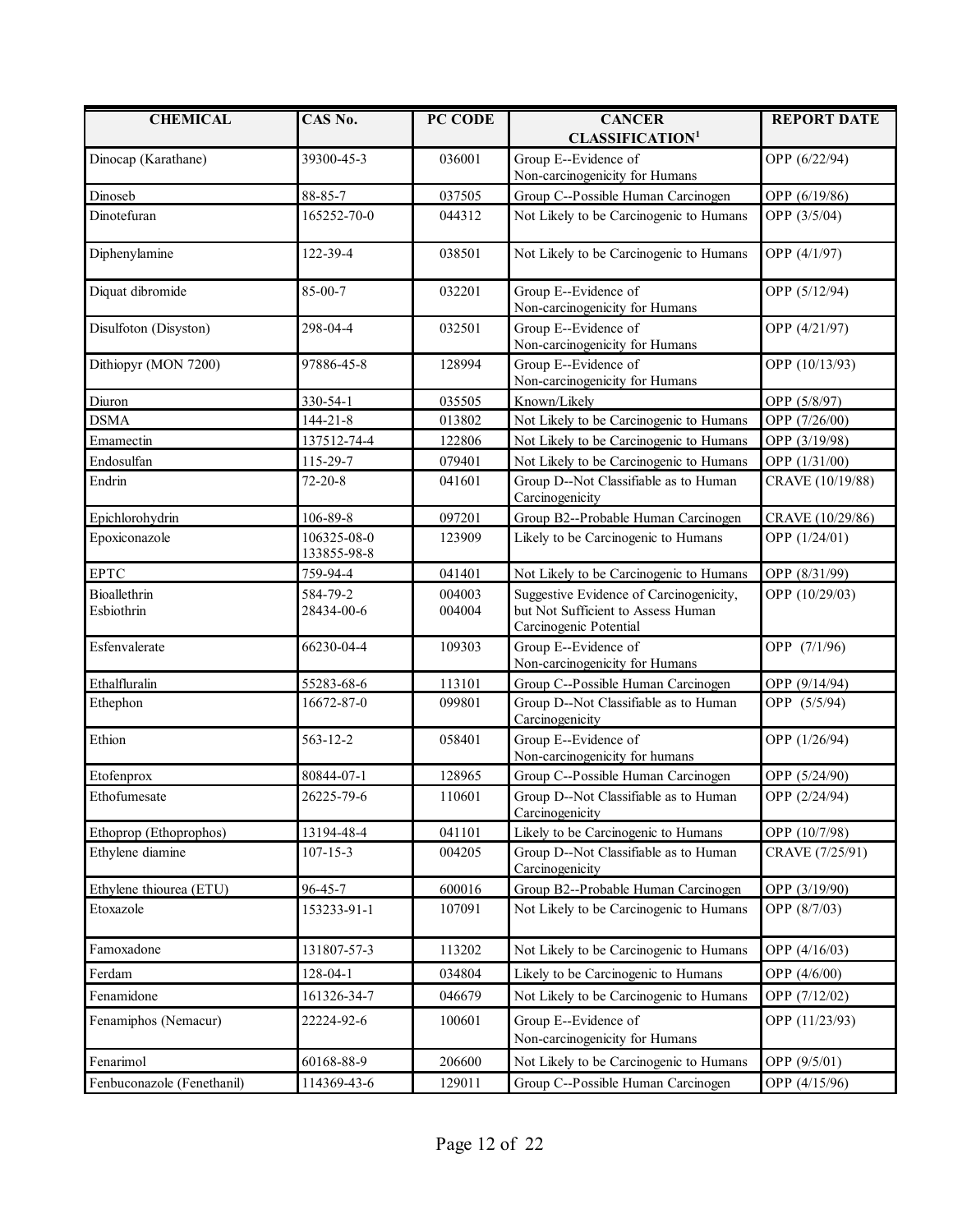| <b>CHEMICAL</b>           | CAS No.                    | PC CODE          | <b>CANCER</b><br><b>CLASSIFICATION<sup>1</sup></b>       | <b>REPORT DATE</b> |
|---------------------------|----------------------------|------------------|----------------------------------------------------------|--------------------|
| Fenbutatin oxide (Vendex) | 13356-08-6                 | 104601           | Group E--Evidence of<br>Non-carcinogenicity for Humans   | OPP (10/8/92)      |
| Fenhexamid                | 126833-17-8                | 090209           | Not Likely to be Carcinogenic to Humans                  | OPP (3/4/99)       |
| Fenitrothion (Sumithion)  | $122 - 14 - 5$             | 105901           | Group E--Evidence of<br>Non-carcinogenicity for Humans   | OPP (7/13/93)      |
| Fenoxycarb                | 72490-01-8                 | 125301           | Likely to be Carcinogenic to Humans                      | OPP (12/22/97)     |
| Fenpropathrin (Danitol)   | 39515-41-8                 | 127901           | Not Likely to be Carcinogenic to Humans                  | OPP (12/22/03)     |
| Fenpryroximate            | 134098-61-6                | 129131           | Not Likely to be Carcinogenic to Humans                  | OPP (2/19/97)      |
| Fenthion                  | 55-38-9                    | 053301           | Group E--Evidence of<br>Non-carcinogenicity for Humans   | OPP (3/11/96)      |
| Fenvalerate (Pydrin)      | 51630-58-1                 | 109301           | Group E--Evidence of<br>Non-carcinogenicity for Humans   | OPP (7/1/96)       |
| Fipronil                  | 120068-37-3                | 129121           | Group C--Possible Human Carcinogen                       | OPP (7/18/95)      |
| Fluazinam                 | 79622-59-6                 | 129098           | Suggestive Evidence of Carcinogenicity to<br>Humans      | OPP (3/29/01)      |
| Flucarbazone sodium       | 181274-17-9                | 114009           | Not Likely to be Carcinogenic to Humans                  | OPP (7/19/00)      |
| Fludioxonil (Maxim)       | 131341-86-1                | 071503           | Group D--Not Classifiable as to Human<br>Carcinogenicity | OPP (9/19/96)      |
| Flufenpyr-ethyl           | 188489-07-8                | 108853           | Not Likely to be Carcinogenic to Humans                  | OPP (6/8/03)       |
| Flumetsulam (XRD-498)     | 98967-40-9                 | 129016           | Group E--Evidence of<br>Non-carcinogenicity for Humans   | OPP (6/23/93)      |
| Flumiclorac pentyl        | 87546-18-7                 | 128724           | Group E--Evidence of<br>Non-carcinogenicity for Humans   | OPP (9/7/94)       |
| Flumioxazin               | 103361-09-7<br>141490-50-8 | 129034           | Not Likely to be Carcinogenic to Humans                  | OPP (2/22/01)      |
| Fluometuron               | 2164-17-2                  | 035503           | Group C--Possible Human Carcinogen                       | OPP (8/28/96)      |
| Fluridone                 | 59756-60-4                 | 112900           | Group E--Evidence of<br>Non-carcinogenicity for Humans   | OPP (7/1/85)       |
| Fluroxypyr                | 69377-81-7                 | 128959<br>128968 | Not Likely to be Carcinogenic to Humans                  | OPP (1/28/98)      |
| Fluthiacet-methyl         | 117337-19-6                | 108803           | Likely to be Carcinogenic to Humans                      | OPP (12/8/98)      |
| Flutolanil                | 66332-96-5                 | 128975           | Group E--Evidence of<br>Non-carcinogenicity for Humans   | OPP (6/9/94)       |
| Folpet                    | 133-07-3                   | 081601           | Group B2--Probable Human Carcinogen                      | OPP (9/4/86)       |
| Fomesafen                 | 72178-02-0                 | 123802           | Group C--Possible Human Carcinogen                       | OPP (8/27/86)      |
| Fonofos                   | 944-22-9                   | 041701           | Group E--Evidence of<br>Non-carcinogenicity for Humans   | OPP (11/10/93)     |
| Foramsulfuron             | 173159-57-4                | 122020           | Not Likely to be Carcinogenic to Humans                  | OPP (9/19/01)      |
| Formaldehyde              | $50 - 00 - 0$              | 043001           | Group B1--Probable Human Carcinogen                      | CRAVE (2/3/88)     |
| Formetanate hydrochloride | 23422-53-9                 | 097301           | Group E-Evidence of Non-carcinogenicity<br>for Humans    | OPP (5/20/96)      |
| Fosetyl-Al                | 39148-24-8                 | 123301           | Not Likely                                               | OPP (4/22/99)      |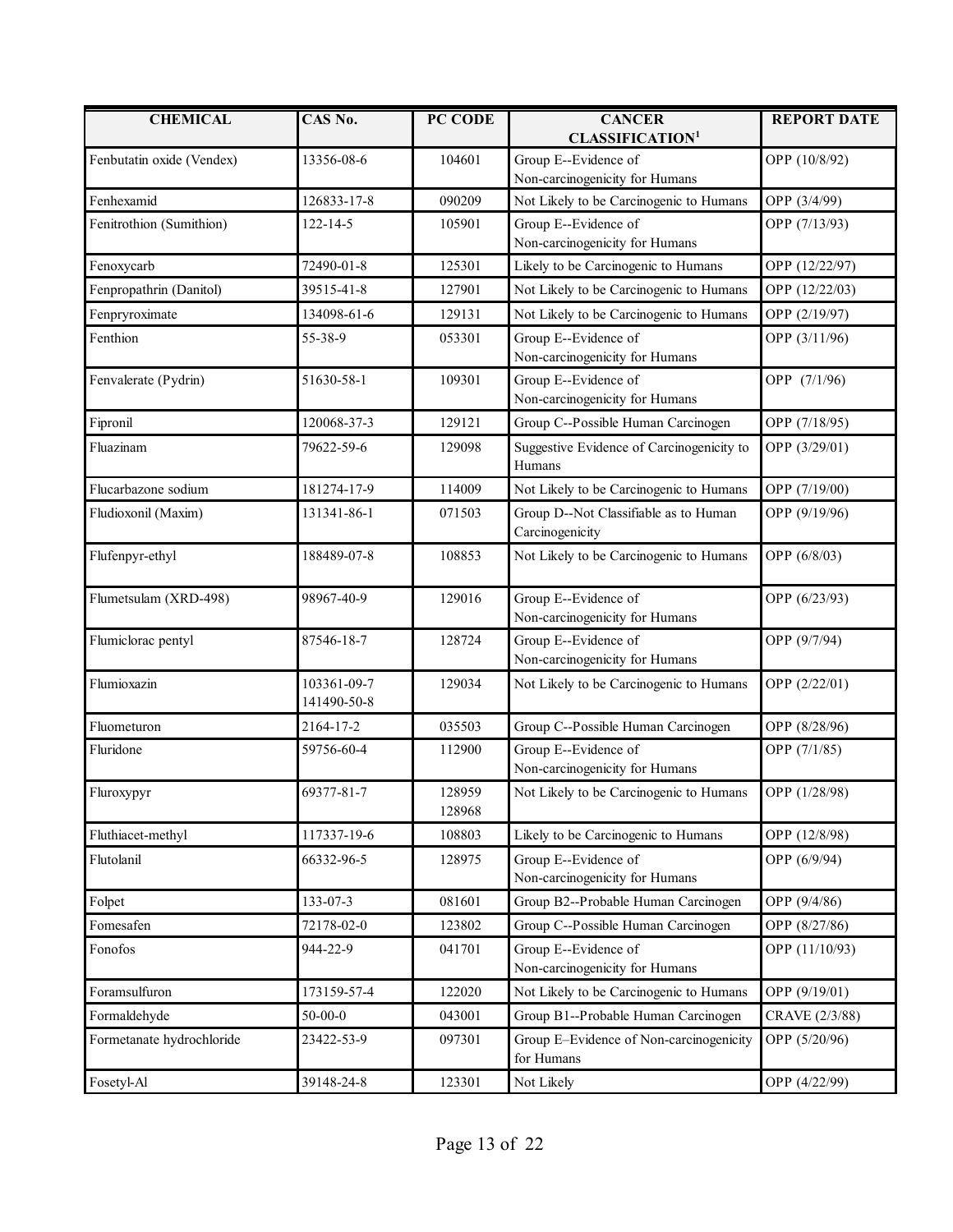| <b>CHEMICAL</b>            | CAS No.        | PC CODE | <b>CANCER</b><br><b>CLASSIFICATION1</b>                  | <b>REPORT DATE</b> |
|----------------------------|----------------|---------|----------------------------------------------------------|--------------------|
| Fosthiazate                | 98886-44-3     | 129022  | Not Likely to be Carcinogenic to Humans                  | OPP (9/15/03)      |
| Furmecyclox                | 60568-05-0     | 122601  | Group B2-Probable Human Carcinogen                       | OPP (7/3/85)       |
| Furilazole (MON 13900)     | 121776-33-8    | 911596  | Likely to be Carcinogenic to Humans                      | OPP (9/21/99)      |
| Glufosinate ammonium       | 77182-82-2     | 128850  | Not Likely to be Carcinogenic to Humans                  | OPP (5/17/99)      |
| Glyphosate trimesium       | 81591-81-3     | 128501  | Group E-Evidence of Non-carcinogenicity<br>for Humans    | OPP (7/26/94)      |
| Glyphosate                 | 1071-83-6      | 417300  | Group E-Evidence of Non-carcinogenicity<br>for Humans    | OPP (12/16/91)     |
| Clothianidin               | 210880-92-5    | 044309  | Not Likely to be Carcinogenic to Humans                  | OPP (1/6/03))      |
| Halosulfuron-methyl        | 100784-20-1    | 128721  | Not Likely to be Carcinogenic to Humans                  | OPP (2/26/98)      |
| Haloxyfop-methyl (Verdict) | 690806-40-2    | 125201  | Group B2-Probable Human Carcinogen                       | OPP (9/18/89)      |
| Heptachlor                 | 76-44-8        | 044801  | Group B2-Probable Human Carcinogen                       | CRAVE (4/1/87)     |
| Heptachlor epoxide         | 1024-57-3      | 044801  | Group B2-Probable Human Carcinogen                       | CRAVE (4/1/87)     |
| Hexachlorobenzene (HCB)    | 118-74-1       | 061001  | Group B2-Probable Human Carcinogen                       | CRAVE (3/1/89)     |
| Hexachlorocyclohexane      | $608 - 73 - 1$ | 008901  | Group B2-Probable Human Carcinogen                       | CRAVE (12/17/86)   |
| Hexachlorocyclopentadiene  | $77 - 47 - 4$  | 027502  | Group D--Not Classifiable as to Human<br>Carcinogenicity | CRAVE (10/5/89)    |
| Hexachloroethane           | $67 - 72 - 1$  | 045201  | Group C--Possible Human Carcinogen                       | CRAVE (7/23/86)    |
| Hexaconazole (Anvil)       | 79983-71-4     | 128925  | Group C--Possible Human Carcinogen                       | OPP (1/21/99)      |
| HexaziNone                 | 51235-04-2     | 107201  | Group D--Not Classifiable as to Human<br>Carcinogenicity | OPP (7/27/94)      |
| Hexythiazox (Savey)        | 78587-05-0     | 128849  | Group C--Possible Human Carcinogen                       | OPP (3/16/88)      |
| HOE 107892                 | 135590-91-9    | 811800  | Not Likely to be Carcinogenic to Humans                  | OPP (10/13/98)     |
| HydramethylNon (Amdro)     | 67485-29-4     | 118401  | Group C--Possible Human Carcinogen                       | OPP (3/28/91)      |
| Hydrogen cyanamide         | 420-04-2       | 014002  | Group C--Possible Human Carcinogen                       | OPP (9/15/93)      |
| Hydroprene (Altozar)       | 41096-46-2     | 486300  | Group D--Not Classifiable as to Human<br>Carcinogenicity | OPP (6/8/95)       |
| Imazalil                   | 35554-44-0     | 111901  | Likely to be Carcinogenic to Humans                      | OPP (12/7/99)      |
| Imazapic                   | 81334-60-3     | 129041  | Group E--Evidence of<br>Non-carcinogenicity for Humans   | OPP (9/27/95)      |
| Imazamox                   | 114311-32-9    | 129171  | Not Likely to be Carcinogenic to Humans                  | OPP (2/27/97)      |
| Imazapyr                   | 81334-34-1     | 128821  | Group E--Evidence of<br>Non-carcinogenicity for Humans   | OPP (10/5/95)      |
| Imazethapyr                | 81335-77-5     | 128922  | Not Likely to be Carcinogenic to Humans                  | OPP (1/31/02)      |
| Imidacloprid               | 105827-78-9    | 129099  | Group E--Evidence of<br>Non-carcinogenicity for Humans   | OPP (11/10/93)     |
| Indoxacarb (DPX-MP062)     | 173584-44-6    | 067710  | Not Likely to be Carcinogenic to Humans                  | OPP (7/17/00)      |
| Iodosulfuron               | 144550-36-7    | 122021  | Not Likely to be Carcinogenic to Humans                  | OPP (1/5/04)       |
| Iprodione (Glycophene)     | 36734-19-7     | 109801  | Likely to be Carcinogenic to Humans                      | OPP (11/19/97)     |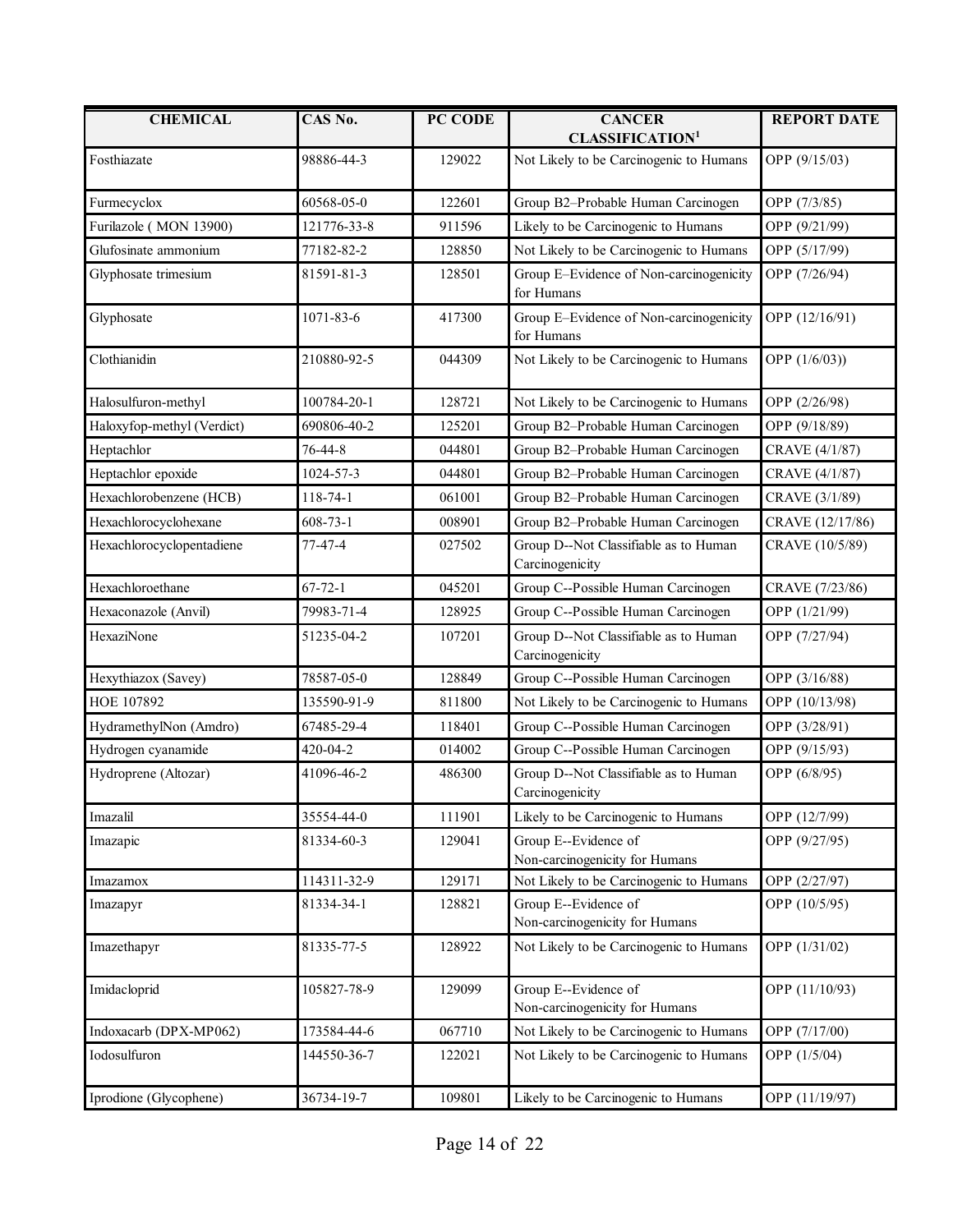| <b>CHEMICAL</b>                         | CAS No.        | PC CODE | <b>CANCER</b><br><b>CLASSIFICATION<sup>1</sup></b>                                                                     | <b>REPORT DATE</b> |
|-----------------------------------------|----------------|---------|------------------------------------------------------------------------------------------------------------------------|--------------------|
| Iprovalicarb                            | 140923-17-7    | 098359  | Likely to be Carcinogenic to Humans                                                                                    | OPP (2/6/02)       |
| Isofenphos                              | 25311-71-1     | 109401  | Group E--Evidence of<br>Non-carcinogenicity for Humans                                                                 | OPP (1/13/98)      |
| Isophorone                              | 78-59-1        | 047401  | Group C--Possible Human Carcinogen                                                                                     | OPP (9/2/99)       |
| Isoxaben                                | 82558-50-7     |         |                                                                                                                        | OPP (1/4/89)       |
|                                         |                | 125851  | Group C--Possible Human Carcinogen                                                                                     |                    |
| Isoxadifen-ethyl                        | <b>NR</b>      | 823000  | Not Likely to be Carcinogenic to Humans                                                                                | OPP (1/29/01)      |
| Isoxaflutole                            | 141112-29-0    | 123000  | Likely to be Carcinogenic to Humans                                                                                    | OPP (8/6/97)       |
| Kathon 886                              | 55965-84-9     | 107106  | Group D--Not Classifiable as to Human<br>Carcinogenicity                                                               | OPP (6/30/95)      |
| KBR 3023 (propidine)                    | 119515-38-7    | 070705  | Not Likely to be Carcinogenic to Humans                                                                                | OPP (6/9/99)       |
| Kresoxim-methyl                         | 143390-89-0    | 129111  | Likely to be Carcinogenic to Humans                                                                                    | OPP (8/19/99)      |
| Lactofen (Cobra)                        | 77501-63-4     | 128888  | Likely to be Carcinogenic in Humans at<br><b>High Doses</b><br>Not Likely to be Carcinogenic to Humans<br>at Low Doses | OPP (4/8/02)       |
| lambda-cyhalothrin                      | 91465-08-6     | 128897  | Group D--Not classifiable as to Human<br>Carcinogenicity                                                               | OPP (9/12/02)      |
| Lindane                                 | 58-89-9        | 009001  | Suggestive Evidence of Carcinogenicity,<br>but Not Sufficient to Assess Human<br>Carcinogenic Potential                | OPP (11/29/01)     |
| Linuron                                 | 330-55-2       | 035506  | Group C--Possible Human Carcinogen                                                                                     | OPP (11/20/01)     |
| Malathion                               | 121-75-5       | 057701  | Suggestive Evidence of Carcinogenicity<br>but Not Sufficient to Assess Human<br>Carcinogenic Potential                 | OPP (4/28/00)      |
| Maleic hydrazide                        | $123 - 33 - 1$ | 051501  | Group E--Evidence of<br>Non-carcinogenicity for Humans                                                                 | OPP (11/10/93)     |
| Mancozeb                                | 8018-01-7      | 014504  | Group B2--Probable Human Carcinogen                                                                                    | OPP (7/7/99)       |
| Maneb                                   | 12427-38-2     | 014505  | Group B2--Probable Human Carcinogen                                                                                    | OPP (7/7/99)       |
| MB46513 (photodegradate of<br>Fipronil) | 120067-83-6    | 600050  | Not Likely to be Carcinogenic to Humans                                                                                | OPP (12/6/00)      |
| MBC (Carbendazim)                       | 10605-21-7     | 128872  | Group C--Possible Human Carcinogen                                                                                     | OPP (4/7/89)       |
| MCPA (and salts and esters)             | 94-74-6        | 030501  | Not Likely to be Carcinogenic to Humans                                                                                | OPP (10/29/03)     |
| Mecroprop-p                             | 16484-77-8     | 129046  | Suggestive Evidence of Carcinogenicity,<br>but Not Sufficient to Assess Human<br>Carcinogenic Potential                | OPP (1/15/03)      |
| Mefenoxam                               | 70630-17-0     | 113502  | Not Likely to be Carcinogenic to Humans                                                                                | OPP (5/17/00)      |
| Melamine                                | $108 - 78 - 1$ | 777201  | Group D--Not Classifiable as to Human<br>Carcinogenicity                                                               | OPP (7/29/92)      |
| Mepiquat chloride                       | 24307-26-4     | 109101  | Not likely to be carcinogenic to Non-<br>humans                                                                        | OPP (2/19/03)      |
| Mercaptobenzothiazole, 2-               | 149-30-4       | 051701  | Group C--Possible Human Carcinogen                                                                                     | OPP (11/19/92)     |
| Mercury (Inorganic)                     | 7439-97-6      | 052301  | Group D--Not Classifiable as to Human<br>Carcinogenicity                                                               | CRAVE (1/13/88)    |
| Mesosulfuron Methyl                     | 208465-21-8    | 122009  | Not Likely to be Carcinogenic to Humans                                                                                | OPP (3/4/04)       |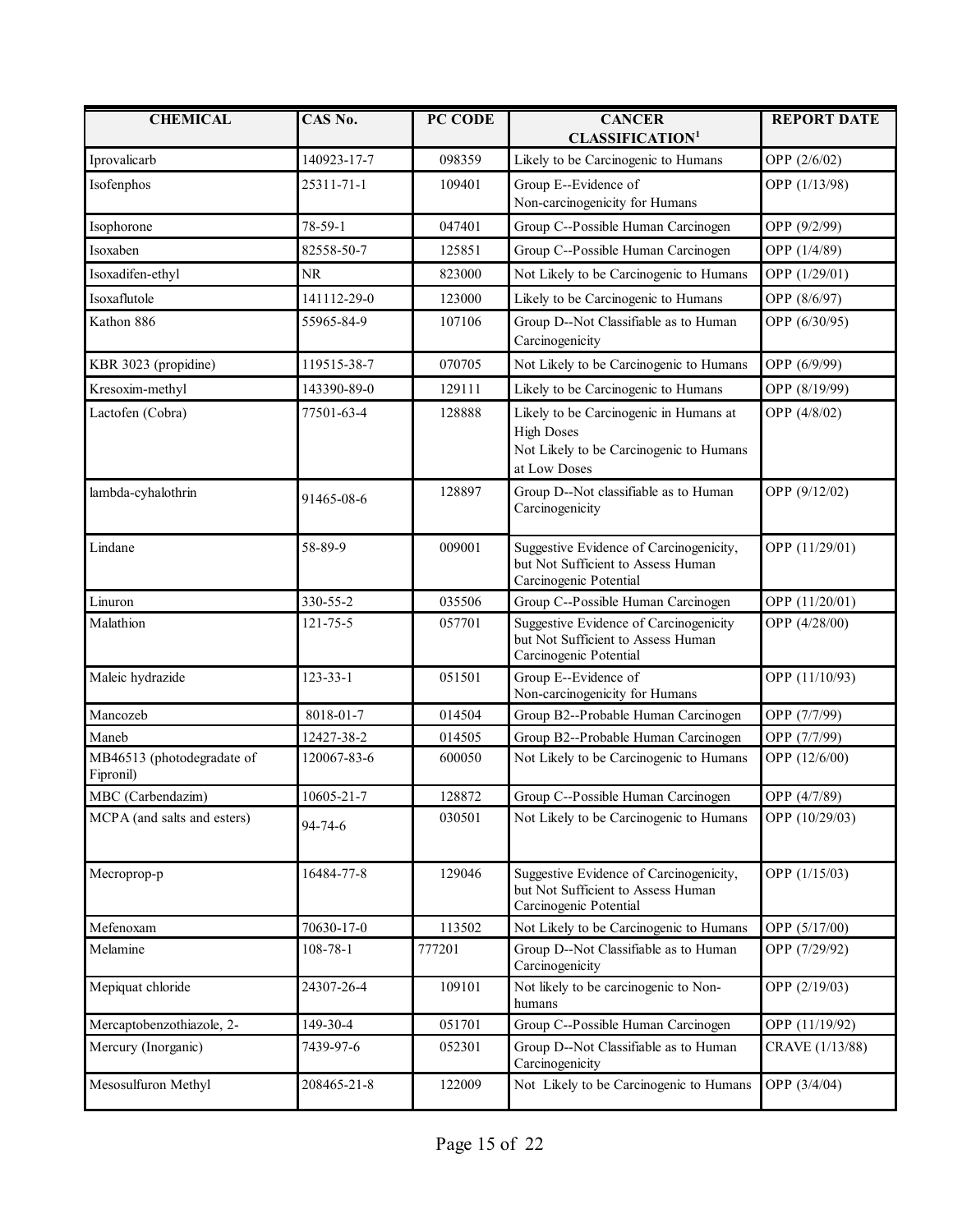| <b>CHEMICAL</b>                   | CAS No.                  | PC CODE          | <b>CANCER</b><br><b>CLASSIFICATION<sup>1</sup></b>                   | <b>REPORT DATE</b> |
|-----------------------------------|--------------------------|------------------|----------------------------------------------------------------------|--------------------|
| Mesotrione                        | 104206-82-8              | 122990           | Not Likely to be Carcinogenic to Humans                              | OPP (4/12/01)      |
| Metalaxyl                         | 57837-19-1               | 113501           | Group E--Evidence of<br>Non-carcinogenicity for Humans               | OPP (12/31/85)     |
| Metam sodium<br>Metam potassium   | 137-42-8                 | 039002<br>039003 | Group B2--Probable Human Carcinogen                                  | OPP (3/21/00)      |
| Methamidophos (Monitor)           | 10265-92-6               | 101201           | Not Likely to be Carcinogenic to Humans                              | OPP (2/12/98)      |
| Methanearsonic Acid               | 5902-95-4                | 013806           | Not Likely to be Carcinogenic to Humans                              | OPP (12/14/00)     |
| Methidathion                      | 950-37-8                 | 100301           | Group C--Possible Human Carcinogen                                   | OPP (2/19/88)      |
| Methiocarb (Mesurol)              | 2032-65-7                | 100501           | Group D--Not Classifiable as to Human<br>Carcinogenicity             | OPP (3/2/93)       |
| Methomyl                          | 16752-77-5               | 090301           | Group E--Evidence of<br>Non-carcinogenicity for Humans               | OPP (10/26/96)     |
| Methoxychlor                      | $72 - 43 - 5$            | 034001           | Group D--Not Classifiable as to Human<br>Carcinogenicity             | CRAVE (10/7/87)    |
| Methoxyfenozide                   | 161050-58-4              | 121027           | Not Likely to be Carcinogenic to Humans                              | OPP (7/1/99)       |
| Methyl ethyl ketone (MEK)         | 78-93-3                  | 044103           | Group D--Not Classifiable as to Human<br>Carcinogenicity             | CRAVE (5/30/89)    |
| Methyl isothiocyanate             | 6317-18-6                | 068103           | Group B2--Probable Human Carcinogen<br>-- Based on Metam Sodiam Data | OPP (2/2200)       |
| Methyl bromide                    | 74-83-9                  | 053201           | Not Likely                                                           | OPP (8/4/92)       |
| Methyl parathion                  | 298-00-0                 | 053501           | Not Likely to be Carcinogenic to Humans                              | OPP (12/1/97)      |
| Methylene bis(thiocyanate)        | 6317-18-6                | 068102           | Group B2--Probable Human Carcinogen<br>-- Based on Metam Sodiam Data | OPP (2/22/00)      |
| Methylphenol, 3-                  | 108-39-4                 | 022102           | Group C--Possible Human Carcinogen                                   | CRAVE (10/5/89)    |
| Metiram                           | 9006-42-2                | 014601           | Group B2--Probable Human Carcinogen                                  | OPP (7/7/99)       |
| Metolachlor and<br>S-Metolachlor  | 51218-45-2<br>87392-12-9 | 108800<br>108801 | Group C Possible Human Carcinogen                                    | (OPP (11/16/94)    |
| Metribuzin (Sencor)               | 21087-64-9               | 101101           | Group D--Not Classifiable as to Human<br>Carcinogenicity             | OPP (5/16/95)      |
| Metsulfuron                       | 74223-64-6               | 122010           | Not Likely to be Carcinogenic to Humans                              | OPP (3/14/02)      |
| MGK Repellent 326                 | 136-45-8                 | 047201           | Group B2--Probable Human Carcinogen                                  | OPP (11/12/02)     |
| <b>MGK-264</b>                    | 113-48-4                 | 057001           | Group C--Possible Human Carcinogen                                   | OPP (6/7/95)       |
| Molinate                          | 2212-67-1                | 041402           | Suggestive Evidence of Carcinogenicity to<br>Humans                  | OPP (12/14/00)     |
| <b>MON 4660</b>                   | 71526-07-3               | 600046           | Likely to be Carcinogenic to Humans                                  | OPP (12/9/99)      |
| <b>MSMA</b>                       | 2163-80-6                | 013803           | Not likely to Carcinogenic to Humans                                 | OPP (7/26/00)      |
| Myclobutanil                      | 88671-89-0               | 128857           | Group E--Evidence of<br>Non-carcinogenicity for Humans               | OPP (6/16/94)      |
| Naled                             | 300-76-5                 | 034401           | Group E--Evidence of<br>Non-carcinogenicity for Humans               | OPP (8/31/94)      |
| Naptalam<br>Naptalam, sodium salt | 132-66-1<br>132-67-2     | 030702<br>030703 | Group D--Not Classifiable as to Human<br>Carcinogenicity             | OPP (9/7/94)       |
| Nicosulfuron                      | 111991-09-4              | 129008           | Group E--Evidence of<br>Non-carcinogenicity for Humans               | OPP (9/1/98)       |
| Nitrapyrin                        | 1929-82-4                | 069203           | Likely to be Carcinogenic to Humans                                  | OPP (5/5/00)       |
| Nitrobenzene                      | 98-95-3                  | 056501           | Group D--Not Classifiable as to Human<br>Carcinogenicity             | CRAVE (11/8/89)    |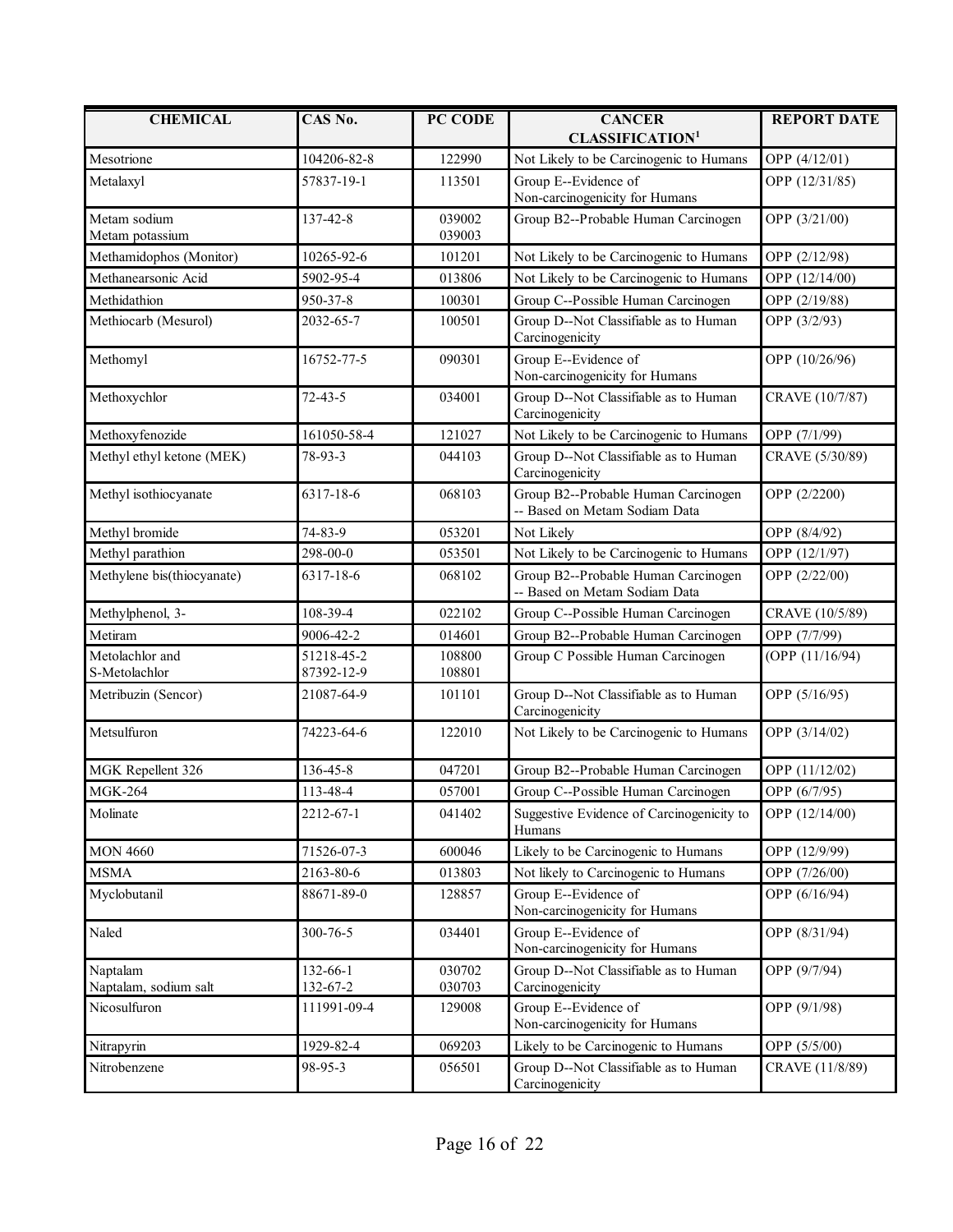| <b>CHEMICAL</b>                                                                    | CAS No.                                           | PC CODE                              | <b>CANCER</b><br><b>CLASSIFICATION<sup>1</sup></b>                                                      | <b>REPORT DATE</b> |
|------------------------------------------------------------------------------------|---------------------------------------------------|--------------------------------------|---------------------------------------------------------------------------------------------------------|--------------------|
| Norflurazon                                                                        | 27314-13-2                                        | 105801                               | Group C--Possible Human Carcinogen                                                                      | OPP (11/2/90)      |
| Novaluron                                                                          | 116714-46-6                                       | 124002                               | Not Likely to be Carcinogenic to Humans                                                                 | OPP (2/4/04)       |
| Orthophenylphenol<br>Sodium salt                                                   | $90 - 43 - 7$<br>132-27-4                         | 064103<br>064104                     | Group B2--Probable Human Carcinogen                                                                     | OPP (8/24/94)      |
| Oryzalin                                                                           | 19044-88-3                                        | 104201                               | Likely to be Carcinogenic to Humans                                                                     | OPP (5/14/03)      |
| Oxadiazon                                                                          | 19666-30-9                                        | 109001                               | Group C--Possible Human Carcinogen                                                                      | OPP (5/1/01)       |
| Oxadixyl                                                                           | 77732-09-3                                        | 126701                               | Group C--Possible Human Carcinogen                                                                      | OPP (1/4/89)       |
| Oxamyl                                                                             | 23135-22-0                                        | 103801                               | Group E--Evidence of<br>Non-carcinogenicity for Humans                                                  | OPP (11/5/96)      |
| Oxydemeton-methyl                                                                  | $301 - 12 - 2$                                    | 058702                               | Not Likely to be Carcinogenic to Humans                                                                 | OPP (7/24/97)      |
| Oxyfluorfen                                                                        | 42874-03-3                                        | 111601                               | Group C--Possible Human Carcinogen                                                                      | OPP (9/29/89)      |
| Oxytetracycline                                                                    | 2058-46-0                                         | 006308                               | Group D--Not Classifiable as to Human<br>Carcinogenicity                                                | OPP (12/18/92)     |
| Oxythioquinox                                                                      | 2439-01-2                                         | 054101                               | Group B2--Probable Human Carcinogen                                                                     | OPP (2/15/96)      |
| Paclobutrazol                                                                      | 76738-62-0                                        | 125601                               | Group D--Not Classifiable as to Human<br>Carcinogenicity                                                | OPP (6/23/94)      |
| Paradichlorobenzene                                                                | 106-46-7                                          | 061501                               | Group C--Possible Human Carcinogen                                                                      | OPP (4/27/89)      |
| Paranitrophenol                                                                    | $100 - 02 - 7$                                    | 056301                               | Group D--Not Classifiable as to Human<br>Carcinogenicity                                                | OPP (5/14/96)      |
| dichloride                                                                         | 1910-42-5                                         | 061601                               | Group E--Evidence of<br>Non-carcinogenicity for Humans                                                  | OPP (3/15/89)      |
| Ethyl parathion                                                                    | 56-38-2                                           | 057501                               | Group C--Possible Human Carcinogen                                                                      | OPP (9/11/91)      |
| Pebulate                                                                           | 1114-71-2                                         | 041403                               | Not Likely to be Carcinogenic to Humans                                                                 | OPP (12/7/98)      |
| Pendimethalin                                                                      | 40487-42-1                                        | 108501                               | Group C--Possible Human Carcinogen                                                                      | OPP (7/24/92)      |
| Pentachloronitrobezene                                                             | 82-68-8                                           | 056502                               | Group C--Possible Human Carcinogen                                                                      | OPP (12/18/92)     |
| Pentachlorophenol                                                                  | 87-86-5                                           | 063001                               | Group B2--Probable Human Carcinogen                                                                     | OPP (1/3/91)       |
| Permethrin                                                                         | 52645-53-1                                        | 109701                               | Suggestive Evidence of Carcinogenicity,<br>but Not Sufficient to Assess Human<br>Carcinogenic Potential | OPP (6/22/04)      |
| Phenmedipham                                                                       | 13684-63-4                                        | 098701                               | Group D--Not Classifiable as to Human<br>Carcinogenicity                                                | OPP (4/28/93)      |
| Phenol                                                                             | 108-95-2                                          | 064001                               | Group D--Not Classifiable as to Human<br>Carcinogenicity                                                | CRAVE (8/2/89)     |
| Phorate (Thimet)                                                                   | 298-02-2                                          | 057201                               | Group E--Evidence of<br>Non-carcinogenicity for Humans                                                  | OPP (12/30/93)     |
| Phosalone                                                                          | 2310-17-0                                         | 097701                               | Not Likely to be Carcinogenic to Humans                                                                 | OPP (8/12/99)      |
| Phosmet                                                                            | $732 - 11 - 6$                                    | 059201                               | Suggestive Evidence of Carcinogenicity,<br>but Not Sufficient to Assess Human<br>Carcinogenic Potential | OPP (10/27/99)     |
| Phosphamidon                                                                       | 13171-21-6                                        | 018201                               | Group C--Possible Human Carcinogen                                                                      | OPP (5/31/89)      |
| Phosphine                                                                          | 7803-51-2                                         | 066500                               | Group D--Not Classifiable as to Human<br>Carcinogenicity                                                | CRAVE (3/31/92)    |
| Phostebupirim (Bay mat 7484)                                                       | 96182-53-5                                        | 129086                               | Group E--Evidence of<br>Non-carcinogenicity for Humans                                                  | OPP (4/27/97)      |
| Picloram Acid<br>-triisopropanolamine salt<br>-ethylhexyl ester<br>-potassium salt | 1918-02-1<br>6753-47-5<br>2545-60-0<br>35832-11-2 | 005101<br>005102<br>005103<br>005104 | Group E--Evidence of<br>Non-carcinogenicity for Humans                                                  | OPP (2/10/89)      |
| Piperonyl butoxide                                                                 | $51 - 03 - 6$                                     | 067501                               | Group C--Possible Human Carcinogen                                                                      | OPP (6/7/95)       |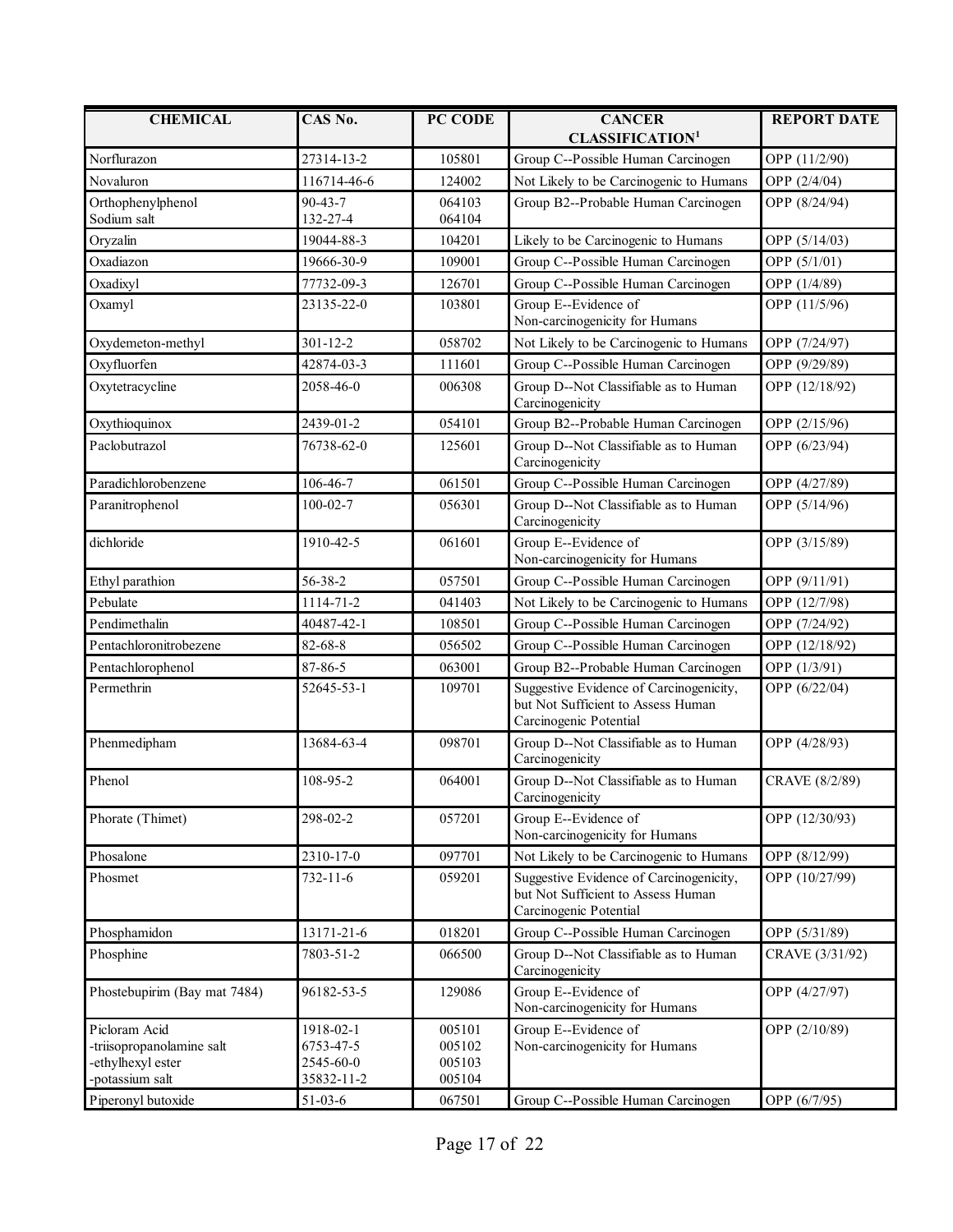| <b>CHEMICAL</b>                        | CAS No.         | PC CODE | <b>CANCER</b><br><b>CLASSIFICATION1</b>                                                                 | <b>REPORT DATE</b> |
|----------------------------------------|-----------------|---------|---------------------------------------------------------------------------------------------------------|--------------------|
| Pirimiphos-methyl                      | 29232-93-7      | 108102  | Not Yet Determined                                                                                      | OPP (1/29/98)      |
| Poly(hexamethylenebiguanide)<br>(PHMB) | 32289-58-0      | 111801  | Suggestive Evidence of Carcinogenicity,<br>but Not Sufficient to Assess Human<br>Carcinogenic Potential | OPP (4/9/03)       |
| Polychlorinated biphenyls              | 1336-36-3       | 017801  | Group B2--Probable Human Carcinogen                                                                     | CRAVE (4/22/87)    |
| Potassium dichromate                   | 7778-50-9       | 068302  | Not Likely to be Carcinogenic to Humans                                                                 | OPP (8/28/01)      |
| Prallethrin                            | 23031-36-9      | 128722  | Not Likely to be Carcinogenic to Humans                                                                 | OPP (6/27/03)      |
| Primisulfuron-methyl                   | 86209-51-0      | 128973  | Group D--Not Classifiable as to Human<br>Carcinogenicity                                                | OPP (5/3/90)       |
| Prochloraz                             | 67747-09-5      | 128851  | Group C--Possible Human Carcinogen                                                                      | OPP (7/1/88)       |
| Procymidone                            | 32809-16-8      | 129044  | Group B2--Probable Human Carcinogen                                                                     | OPP (4/5/91)       |
| Prodiamine                             | 29091-21-2      | 110201  | Group C-Possible Human Carcinogen                                                                       | OPP (7/15/91)      |
| Profenofos                             | 41198-08-7      | 111401  | Group E-Evidence of Non-carcinogenicity<br>for Humans                                                   | OPP (2/6/95)       |
| Prohexadione Calcium                   | 127277-53-6     | 112600  | Not Likely to be Carcinogenic to Humans                                                                 | OPP (4/14/00)      |
| Prometon                               | $1610 - 18 - 0$ | 080804  | Group D--Not Classifiable as to Human<br>Carcinogenicity                                                | OPP (9/17/92)      |
| Prometryn                              | 7287-19-6       | 080805  | Group E--Evidence of<br>Non-carcinogenicity for Humans                                                  | OPP (7/25/94)      |
| Pronamide (Kerb)                       | 23950-58-5      | 101701  | Group B2--Probable Human Carcinogen                                                                     | OPP (5/26/93)      |
| Propachlor                             | 1918-16-7       | 019101  | Likely to be Carcinogenic to Humans                                                                     | OPP (10/16/97)     |
| Propamocarb hydrochloride              | 25606-41-1      | 119302  | Not Likely                                                                                              | OPP (5/31/00)      |
| Propanil                               | 709-98-8        | 028201  | Suggestive Evidence of Carcinogenicity<br>but Not Sufficient to Assess Human<br>Carcinogenic Potential  | OPP (6/19/01)      |
| Propargite (Omite)                     | 2312-35-8       | 097601  | Group B2--Probable Human Carcinogen                                                                     | OPP (7/23/92)      |
| Propazine                              | 139-40-2        | 080808  | Group C--Possible Human Carcinogen                                                                      | OPP (5/8/97)       |
| Propetamphos                           | 31218-83-4      | 113601  | Not Likely to be Carcinogenic to Humans                                                                 | OPP (12/2/98)      |
| Propoxur                               | 114-26-1        | 047802  | Group B2-Probable Human Carcinogen                                                                      | OPP (6/17/96)      |
| Propiconazole                          | 60207-90-1      | 122101  | Group C-Possible Human Carcinogen                                                                       | OPP (9/14/92)      |
| Propylene oxide                        | 75-56-9         | 042501  | Group B2-Probable Human Carcinogen                                                                      | CRAVE (4/5/90)     |
| Prosulfuron                            | 94125-34-5      | 129031  | Data Are Inadequate for an Assessment of<br>Human Carcinogenic Potential                                | OPP (1/24/00)      |
| PT807-HC1 (Ecolyst)                    | <b>NR</b>       | 069089  | Not Likely to be Carcinogenic to Humans                                                                 | OPP (10/19/99)     |
| Pymetrozine                            | 123312-89-0     | 101103  | Likely to be Carcinogenic to Humans                                                                     | OPP (8/24/99)      |
| Pyraclostrobin                         | 175013-18-0     | 099100  | Data Are Inadequate for an Assessment of<br>Human Carcinogenic Potential                                | OPP (9/10/03)      |
| Pyraflufen-Ethyl                       | 129630-19-9     | 030090  | Likely to be Carcinogenic to Humans                                                                     | OPP (10/8/02)      |
| Pyrethrins                             | 8003-34-7       | 069001  | Suggestive Evidence of Carcinogenicity<br>but Not Sufficient to Assess Human<br>Carcinogenic Potential  | OPP (6/22/04)      |
| Pyridaben                              | 96489-71-3      | 129105  | Group E--Evidence of<br>Non-carcinogenicity for Humans                                                  | OPP (5/11/94)      |
| Pyrimethanil                           | 53112-28-0      | 288201  | Group C--Possible Human Carcinogen                                                                      | OPP (2/12/97)      |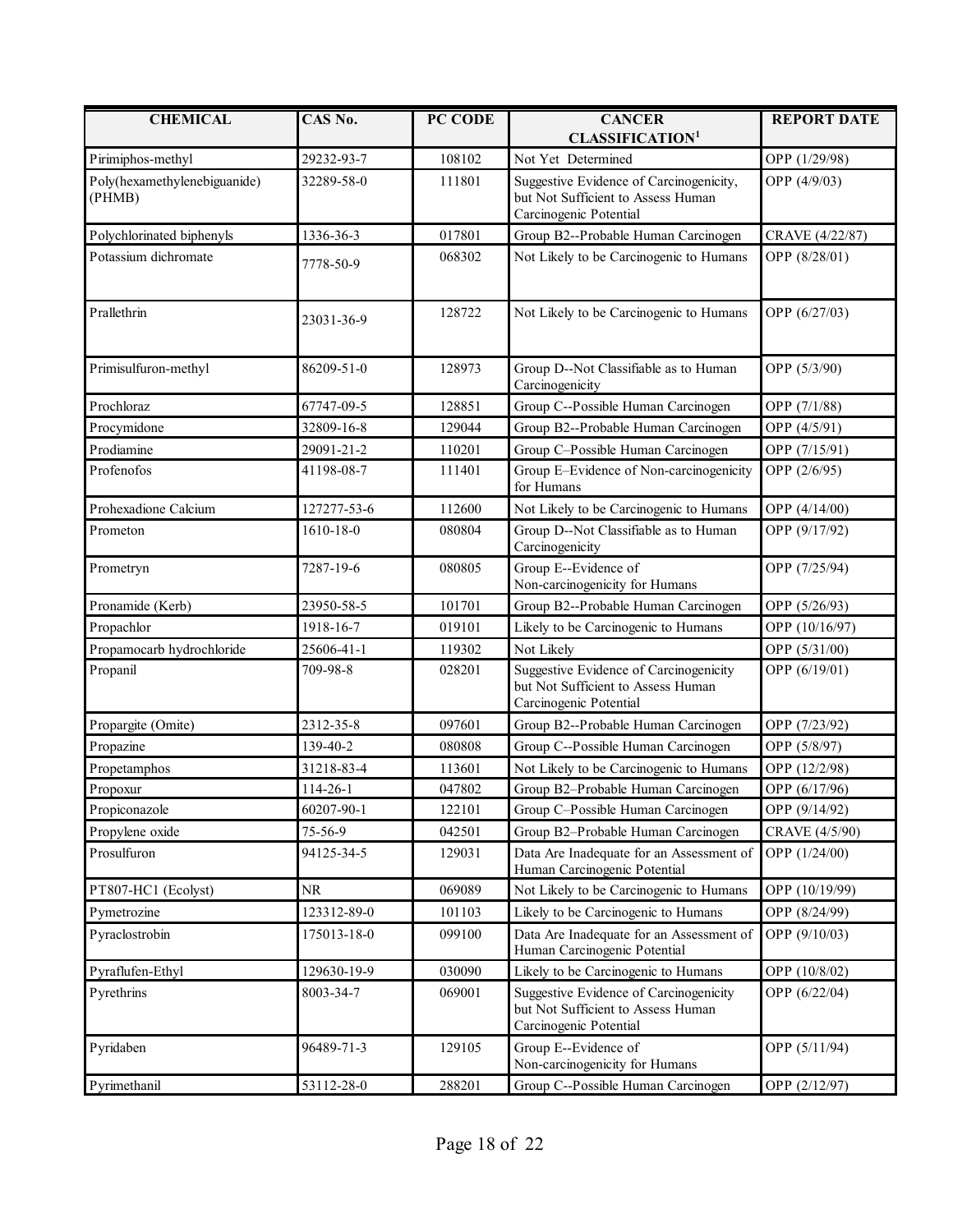| <b>CHEMICAL</b>         | CAS No.       | PC CODE | <b>CANCER</b><br><b>CLASSIFICATION<sup>1</sup></b>                                                      | <b>REPORT DATE</b> |
|-------------------------|---------------|---------|---------------------------------------------------------------------------------------------------------|--------------------|
| Pyriproxyfen            | 95737-68-1    | 129032  | Group E--Evidence of                                                                                    | OPP (9/15/95)      |
|                         |               |         | Non-carcinogenicity for Humans                                                                          |                    |
| Pyrithiobac-sodium      | 123343-16-8   | 078905  | Group C--Possible Human Carcinogen                                                                      | OPP (9/5/95)       |
| Quinclorac              | 84087-01-4    | 128974  | Group D--Not Classifiable as to Human<br>Carcinogenicity                                                | OPP (8/26/92)      |
| Quinoxyfen              | 124495-18-7   | 055459  | Not Likely to be Carcinogenic to Humans                                                                 | OPP (1/28/03)      |
| Quizalofop ethyl        | 76578-14-8    | 128201  | Group D--Not Classifiable as to Human<br>Carcinogenicity                                                | OPP (3/17/88)      |
| Rimsulfuron (DPX-E9636) | 122931-48-0   | 129009  | Not Likely to Be Carcinogenic to Humnas                                                                 | OPP (2/19/98)      |
| RoteNone                | 83-79-4       | 071003  | Group E--Evidence of<br>Non-carcinogenicity for Humans                                                  | OPP (10/5/88)      |
| Selenium and compounds  | 7782-49-2     | 072001  | Group D--Not Classifiable as to Human<br>Carcinogenicity                                                | CRAVE (3/7/90)     |
| Sethoxydim              | 74051-80-2    | 121001  | Not Likely to Be Carcinogenic in Humans                                                                 | OPP (3/19/03)      |
| Silver                  | 7440-22-4     | 072501  | Group D--Not Classifiable as to Human<br>Carcinogenicity                                                | CRAVE (9/22/88)    |
| Silvex $(2,4,5-TP)$     | $93 - 72 - 1$ | 082501  | Group D--Not Classifiable as to Human<br>Carcinogenicity                                                | CRAVE (12/2/87)    |
| Simazine                | 122-34-9      | 080807  | Group C--Possible Human Carcinogen                                                                      | OPP (5/24/90)      |
| Sodium omadine          | 15922-78-8    | 088004  | Group D--Not Classifiable as to Human<br>Carcinogenicity                                                | OPP (5/16/95)      |
| Sodium dichromate       | 3173233       | 068304  | Not Likely to be Carcinogenic to Humans                                                                 | OPP (8/28/01)      |
| Spinosad (XDE-105)      | 131929-60-7   | 110003  | Not Likely to be Carcinogenic to Humans                                                                 | OPP (6/17/97)      |
| Spiroxamine             | 118134-30-8   | 120759  | Not Likely to be Carcinogenic to Humans                                                                 | OPP (11/14/03)     |
| Sulfentrazone           | 122836-35-5   | 129081  | Group E--Evidence of<br>Non-carcinogenicity for Humans                                                  | OPP (5/7/96)       |
| Sulfluramid             | 4151-50-2     | 128992  | No Data Available                                                                                       |                    |
| Sulfosulfuron           | 141776-32-1   | 085601  | Likely to be Carcinogenic to Humans                                                                     | OPP (10/28/98)     |
| Sulfuryl fluoride       | 2699-79-8     | 078003  | Not Likely to be Carcinogenic to Humans                                                                 | OPP (5/24/01)      |
| Sulprofos               | 35400-43-2    | 111501  | Group E--Evidence of<br>Non-carcinogenicity for Humans                                                  | OPP (3/26/96)      |
| Surfonic AGM-550        | <b>NR</b>     | 870401  | No Data Available                                                                                       | <b>NR</b>          |
| TCMTB (Busan 72)        | 21564-17-0    | 035603  | Group C--Possible Human Carcinogen                                                                      | OPP (8/28/96)      |
| Tebuconazole            | 107534-96-3   | 128997  | Group C--Possible Human Carcinogen                                                                      | OPP (9/15/93)      |
| Tebufenozide            | 112410-23-8   | 129026  | Group E--Evidence of<br>Non-carcinogenicity for Humans                                                  | OPP (8/29/94)      |
| Tebufenpyrad            | 119168-77-3   | 090102  | Suggestive Evidence of Carcinogenicity,<br>but Not Sufficient to Assess Human<br>Carcinogenic Potential | OPP (5/15/02)      |
| Tebuthiuron             | 34014-18-1    | 105501  | Group D--Not Classifiable as to Human<br>Carcinogenicity                                                | OPP (3/1/91)       |
| Tefluthrin              | 79538-32-2    | 128912  | Not Yet Evaluated                                                                                       | OPP (11/14/97)     |
| Temephos                | 3383-96-8     | 059001  | Not Yet Determined                                                                                      | OPP (5/12/98)      |
| Tepraloxydim            | 149979-41-9   | 121005  | Data Are Inadequate for an Assessment of<br>Human Carcinogenic Potential                                | OPP (2/26/01)      |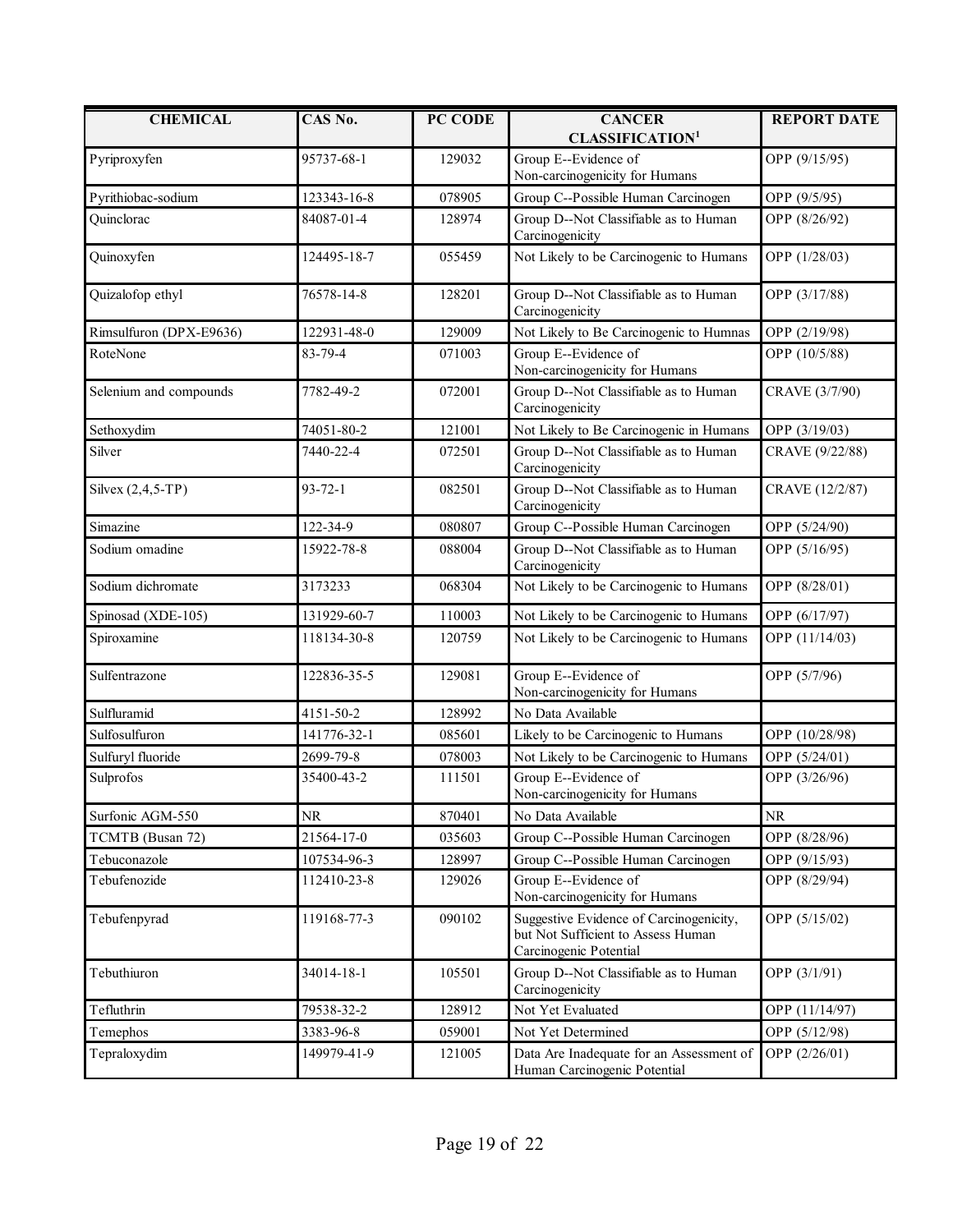| <b>CHEMICAL</b>                  | CAS No.        | PC CODE | <b>CANCER</b>                                                                                                                                  | <b>REPORT DATE</b> |
|----------------------------------|----------------|---------|------------------------------------------------------------------------------------------------------------------------------------------------|--------------------|
|                                  |                |         | <b>CLASSIFICATION<sup>1</sup></b>                                                                                                              |                    |
| Terbacil                         | 5902-51-2      | 012701  | Group E--Evidence of<br>Non-carcinogenicity for Humans                                                                                         | OPP (9/30/94)      |
| Terbufos                         | 13071-79-9     | 105001  | Group E--Evidence of<br>Non-carcinogenicity for Humans                                                                                         | OPP (2/1/94)       |
| Terbuthylazine                   | 5915-41-3      | 080814  | Group D--Not Classifiable as to Human<br>Carcinogenicity                                                                                       | OPP (8/24/94)      |
| Terbutryn                        | 886-50-0       | 080813  | Group C--Possible Human Carcinogen                                                                                                             | OPP (3/3/88)       |
| Terrazole                        | 2593-15-9      | 084701  | Group B2--Probable Human Carcinogen                                                                                                            | OPP (1/9/91)       |
| Tetrachloroethane, 1,1,2,2-      | 79-34-5        | 078601  | Group C--Possible Human Carcinogen                                                                                                             | CRAVE (6/26/86)    |
| Tetrachlorvinphos                | $961 - 11 - 5$ | 083701  | Likely to be Carcinogenic to Humans                                                                                                            | OPP (3/7/02)       |
| Tetraconazole                    | 112281-77-3    | 120603  | Likely to be Carcinogenic to Humans                                                                                                            | OPP (1/11/00)      |
| Tetramethrin                     | 7696-12-0      | 069003  | Group C-Possible Human Carcinogen                                                                                                              | OPP (12/11/89)     |
| Thallium(I) sulfate              | 7446-18-6      | 080001  | Group D-Not Classifiable as to Human<br>Carcinogenicity                                                                                        | CRAVE (11/8/89)    |
| Thiabendazole                    | 148-79-8       | 060101  | Likely to be Carcinogenic to Humans at<br>High Does; Not Likely to be Carcinogenic<br>to Humans at Low Doses                                   | OPP (3/8/02)       |
| Thiacloprid                      | 111988-49-9    | 014019  | Likely to be Carcinogenic to Humans                                                                                                            | OPP (3/26/03)      |
| Thiafluamide (FOE 5043)          | 142459-58-3    | 121903  | Not Likely to be Carcinogenic to Humans                                                                                                        | OPP (7/16/97)      |
| Thiamethoxam                     | 153719-23-4    | 060109  | Likely to be Carcinogenic to Humans                                                                                                            | OPP (6/20/00)      |
| Thiazopyr (MON 13200)            | 117718-60-2    | 129100  | Group C-Possible Human Carcinogen                                                                                                              | OPP (5/25/94)      |
| Thiobencarb (Bolero)             | 28249-77-6     | 108401  | Group D-Not Classifiable as to Human<br>Carcinogenicity                                                                                        | OPP (6/10/96)      |
| Thiocyclam hydrogen oxalate      | 31895-22-4     | 128868  | Group D-Not Classifiable as to Human<br>Carcinogenicity                                                                                        | OPP (9/15/94)      |
| Thiodicarb                       | 59669-26-0     | 114501  | Group B2-Probable Human Carcinogen                                                                                                             | OPP (6/10/96)      |
| Thiophanate-methyl               | 23564-05-8     | 102001  | Likely to be Carcinogenic to Humans                                                                                                            | OPP (12/8/01)      |
| Thiram                           | 137-26-8       | 079801  | Not Likely to be Carcinogenic to Humans                                                                                                        | OPP (4/14/03)      |
| Toluene                          | 108-88-3       | 080601  | Group D-Not Classifiable as to Human<br>Carcinogenicity                                                                                        | CRAVE (9/15/87)    |
| Tolylfluanid                     | 731-27-1       | 309200  | Likely to be Carcinogenic to Humans                                                                                                            | OPP (5/01/02)      |
| Toxaphene                        | 8001-35-2      | 080501  | Group B2--Probable Human Carcinogen                                                                                                            | CRAVE (3/5/87)     |
| $\operatorname{\sf Tralkoxydim}$ | 87820-88-0     | 121000  | Likely to be Carcinogenic to Humans                                                                                                            | OPP (10/22/98)     |
| Triadimefon                      | 43121-43-3     | 109901  | Group C--Possible Human Carcinogen                                                                                                             | OPP (12/4/96)      |
| Triadimenol                      | 55219-65-3     | 127201  | Group C--Possible Human Carcinogen                                                                                                             | OPP (1/29/88)      |
| Tralkoxydim                      | 87820-88-0     | 121000  | Suggestive Evidence of Carcinogenicity,<br>but Not Sufficient to Assess Human<br>Carcinogenic Potential Likely to be<br>Carcinogenic to Humans | OPP (6/30/04)      |
| Triallate                        | 2303-17-5      | 078802  | Group C--Possible Human Carcinogen                                                                                                             | OPP (1/12/94)      |
| Triasulfuron                     | 82097-50-5     | 128969  | Group E--Evidence of<br>Non-carcinogenicity for Humans                                                                                         | OPP (3/11/91)      |
| Triazamate                       | 112143-82-5    | 128100  | Not Likely to be Carcinogenic to Humans                                                                                                        | OPP (12/1/97)      |
| Tribenuron methyl                | 101200-48-0    | 128887  | Group C--Possible Human Carcinogen                                                                                                             | OPP (7/14/89)      |
| Tribufos (Tribuphos/DEF)         | 78-48-8        | 074801  | Likely to be Carcinogenic to Humans<br>(High Doses); Not Likely to be<br>Carcinogenic to Humans (Low Doses)                                    | OPP (5/22/97)      |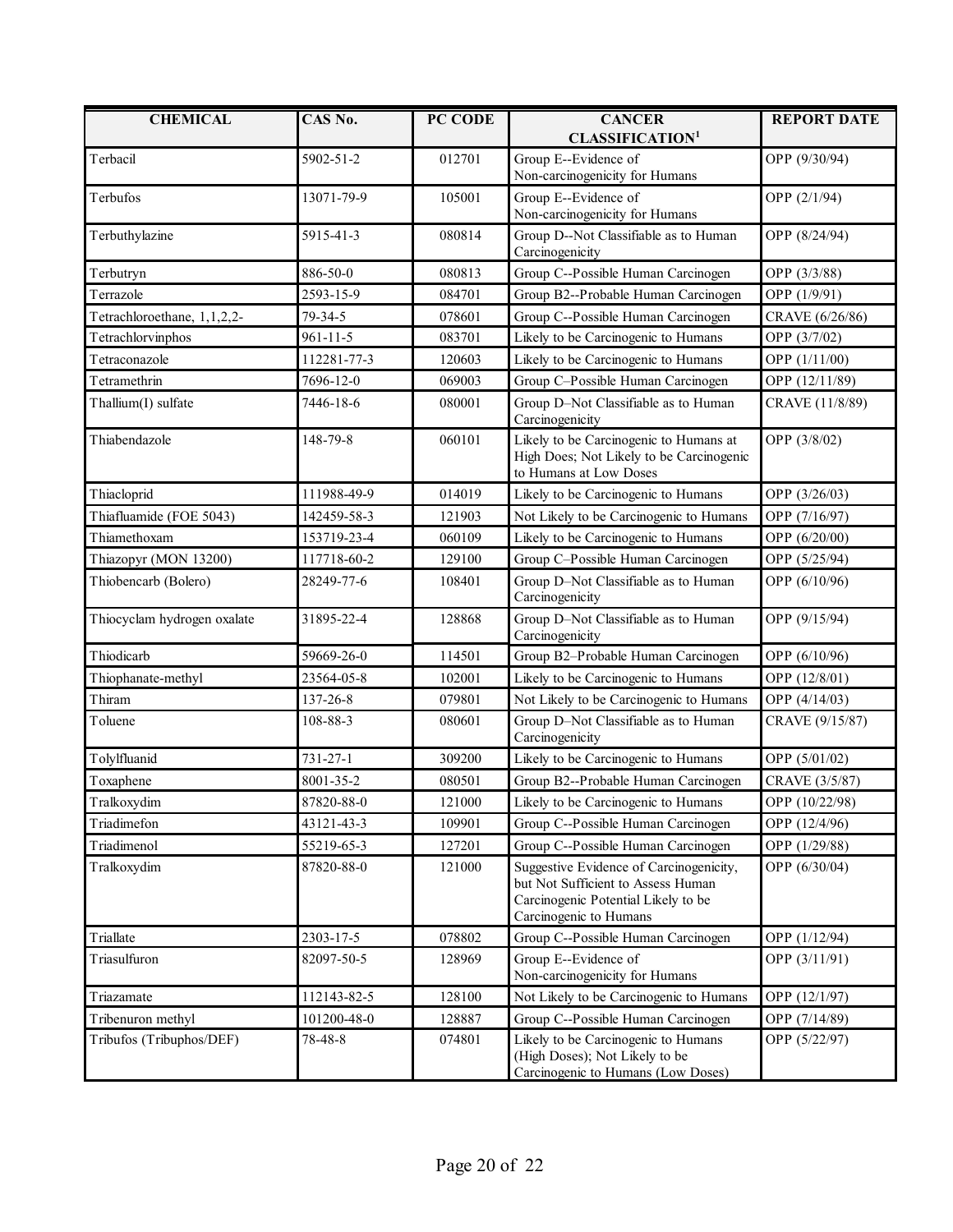| <b>CHEMICAL</b>            | CAS No.        | PC CODE | <b>CANCER</b><br><b>CLASSIFICATION<sup>1</sup></b>                                                                                             | <b>REPORT DATE</b> |
|----------------------------|----------------|---------|------------------------------------------------------------------------------------------------------------------------------------------------|--------------------|
| Trichlorfon (Trichlorphon) | 52-68-6        | 057901  | Likely to be Carcinogenic to Humans<br>(High Doses), Not Likely to be<br>Carcinogenic to Humans (Low Doses)                                    | OPP (7/15/99)      |
| Trichlorobenzene, 1,2,4-   | $120 - 82 - 1$ | 081101  | Group D--Not Classifiable as to Human<br>Carcinogenicity                                                                                       | CRAVE (10/19/88)   |
| Trichloroethane, 1,1,2-    | 79-00-5        | 081203  | Group C--Possible Human Carcinogen                                                                                                             | CRAVE (7/26/86)    |
| Trichloroethane, 1,1,1-    | $71 - 55 - 6$  | 081201  | Group D--Not Classifiable as to Human<br>Carcinogenicity                                                                                       | CRAVE (8/5/87)     |
| Trichlorophenol, 2,4,6-    | 88-06-2        | 064212  | Group B2--Probable Human Carcinogen                                                                                                            | CRAVE (9/7/89)     |
| Triclopyr (salts & esters) | 55335-06-3     | 116001  | Group D--Not Classifiable as to Human<br>Carcinogenicity                                                                                       | OPP (5/8/96)       |
| Triclosan                  | 3380-34-5      | 054901  | Not Yet Determined.                                                                                                                            | OPP (10/22/98)     |
| Tridiphane                 | 58138-08-2     | 123901  | Group C--Possible Human Carcinogen                                                                                                             | OPP (4/22/86)      |
| Triforine                  | 26644-46-2     | 107901  | Suggestive Evidence of Carcinogenicity,<br>but Not Sufficient to Assess Human<br>Carcinogenic Potential Likely to be<br>Carcinogenic to Humans | OPP (6/29/04)      |
| Trifloxystrobin            | 141517-21-7    | 129112  | Not Likely to be Carcinogenic to Humans                                                                                                        | OPP (6/16/99)      |
| Trifloxysulfuron-sodium    | 290332-10-4    | 119009  | Not Likely to be Carcinogenic to Humans                                                                                                        | OPP (7/22/03)      |
| Triflumizole               | 68694-11-1     | 128879  | Group E--Evidence of<br>Non-carcinogenicity for Humans                                                                                         | OPP (8/10/93)      |
| Trifluralin (Treflan)      | 1582-09-8      | 036101  | Group C--Possible Human Carcinogen                                                                                                             | OPP (4/11/86)      |
| Triflusulfuron-methyl      | 126535-15-7    | 129002  | Group C--Possible Human Carcinogen                                                                                                             | OPP (5/28/96)      |
| Triphenyltin hydroxide     | 76-87-9        | 083601  | Group B2--Probable Human Carcinogen                                                                                                            | OPP (5/24/90)      |
| Troysan polyphase (IPBC)   | 55406-53-6     | 107801  | Not Likely to be Carcinogenic to Humans                                                                                                        | OPP (12/4/96)      |
| <b>UDMH</b>                | $57 - 14 - 7$  | 600018  | Group B2--Probable Human Carcinogen                                                                                                            | OPP (7/26/91)      |
| UMP-488 (PAL 6000)         | 111578-32-6    | 129025  | Group E--Evidence of<br>Non-carcinogenicity for Humans                                                                                         | OPP (5/6/94)       |
| Uniconazole                | 83657-22-1     | 128976  | Group C--Possible Human Carcinogen                                                                                                             | OPP (10/11/90)     |
| Vinclozolin                | 50471-44-8     | 113201  | Group C--Possible Human Carcinogen                                                                                                             | OPP (6/20/00)      |
| White phosphorus           | 7723-14-0      | 066502  | Group D--Not Classifiable as to Human<br>Carcinogenicity                                                                                       | CRAVE (6/15/90)    |
| Xylene                     | 1330-20-7      | 086802  | Group D--Not Classifiable as to Human<br>Carcinogenicity                                                                                       | CRAVE (12/2/87)    |
| Zinc and compounds         | 7440-66-6      | 129015  | Group D--Not Classifiable as to Human<br>Carcinogenicity                                                                                       | CRAVE (6/15/90)    |
| Ziram                      | 137-30-4       | 034805  | Suggestive Evidence of Carcinogenicity,<br>but Not Sufficient to Assess Human<br>Carcinogenic Potential Likely to be<br>Carcinogenic to Humans | OPP (2/6/03)       |
| Zoxamide                   | 156052-68-5    | 101702  | Not Likely to be Carcinogenic to Humans                                                                                                        | OPP (12/16/99)     |